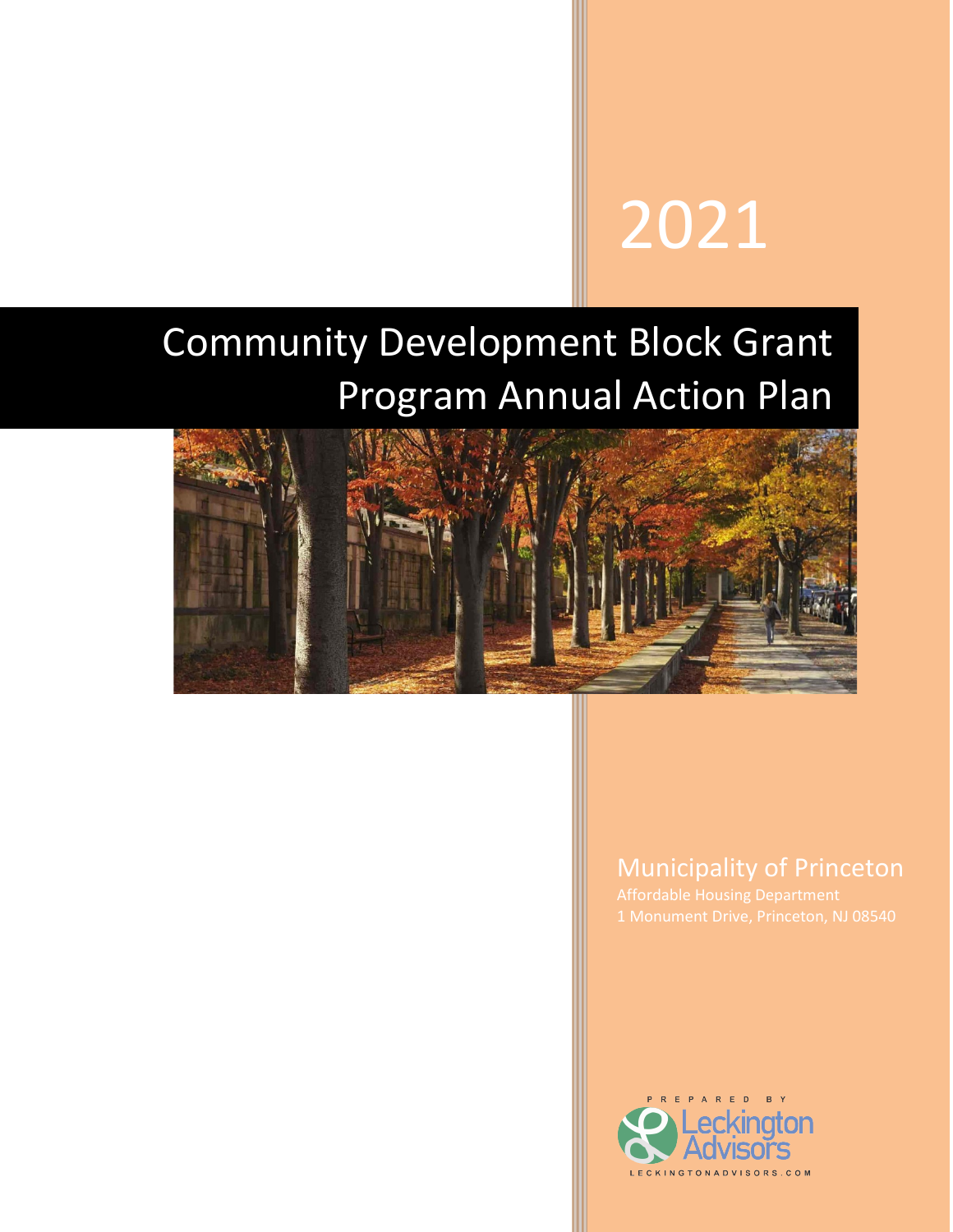#### Contents

<span id="page-1-0"></span>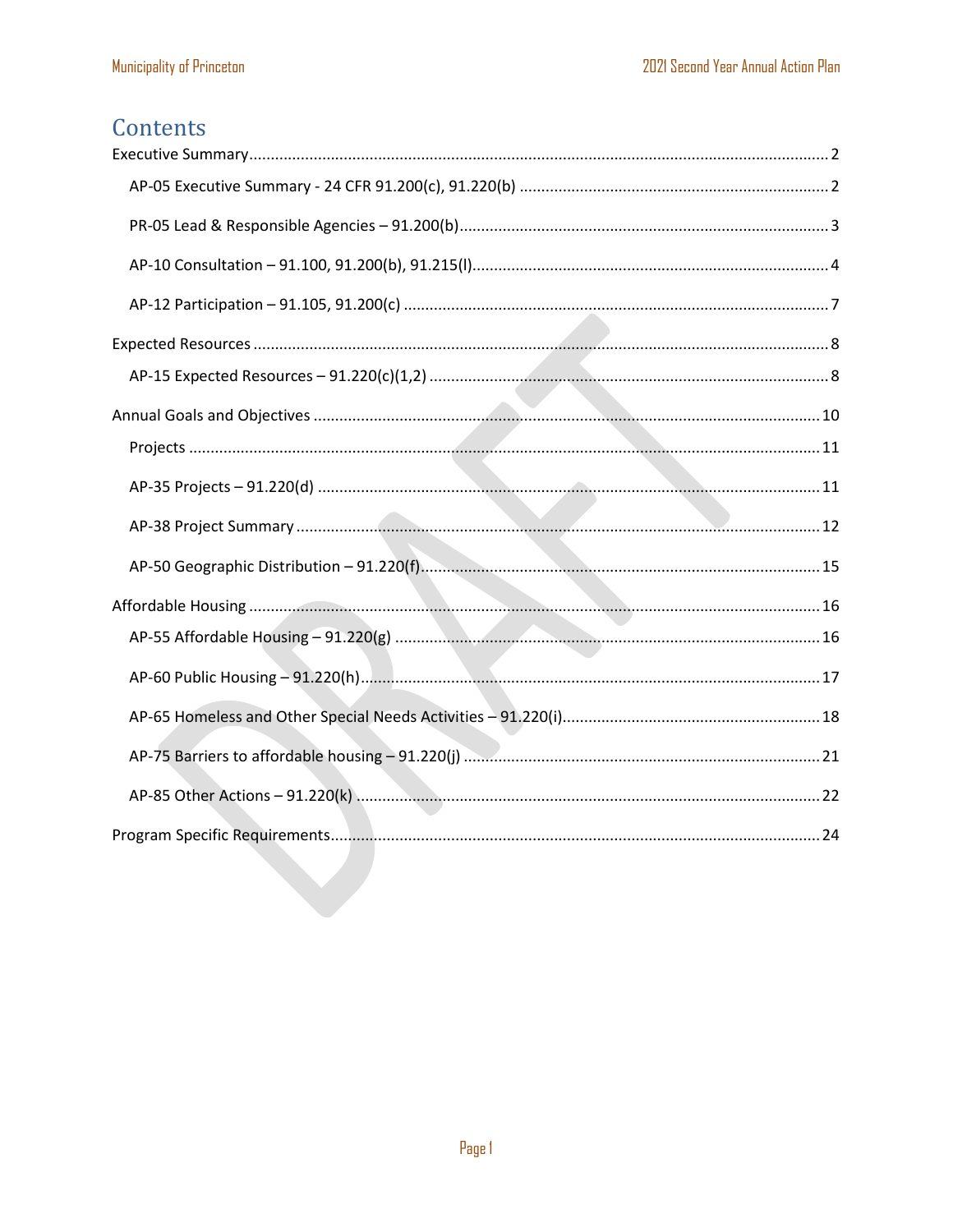#### **Executive Summary**

#### <span id="page-2-0"></span>**AP-05 Executive Summary - 24 CFR 91.200(c), 91.220(b)**

#### **1. Introduction**

The Municipality of Princeton was notified in July 2019 by the U.S. Department of Housing & Urban Development (HUD) that it is was recognized as a "metropolitan city" based on the Census Bureau's 2018 population estimates and the Office of Management and Budget's September 2018 Metropolitan Statistical Area updates. As a metropolitan city, Princeton was invited to become an "entitlement community" or grantee of the Community Development Block Grant (CDBG) Program giving it the ability to receive annual allocations from HUD. This Second Year Action Plan serves as the Municipality's "application" to receive its second annual allocation of CDBG funds.

A key feature of the CDBG Program is the grantee's ability to choose how the funds will be used. Via regulations, HUD provides a broad range of eligible activities and allows grantees to determine which of the eligible activities will best serve the needs of their community. In order to determine the most pressing needs and develop effective, place-based market-driven strategies to meet those needs, HUD requires grantees to develop a Consolidated Plan. This Annual Action Plan was heavily educated by the Consolidated Planning process.

This Annual Action Plan programs the Municipality's allocation of Program Year 2021 entitlement funds:

• \$225,797 in Program Year 2021 Entitlement Funds

In preparing the 2021 Annual Action Plan for this year's allocation of \$225,797, the Municipality identified a series of COVID-19 response projects to help low and moderate income families (i.e., utility assistance, day care, health screenings). Most of the projects are recognized by the CDBG program as "public services." Entitlement communities are permitted to allocate up to fifteen percent (15%) of the annual allocation to public services. The proposed projects represented almost 75% of the allocation. However, the 15% limit on public service spending was waived by the CARES Act for Program Year 2020.

By exercising the Municipality's right to substantially amend prior Plans, several newly identified public service projects will be moved into the 2020 Annual Action Plan and offset those funds by moving a 2020 project that was not related to the CARES Act (and does not take advantage of the waivers) into the 2021 Annual Action Plan.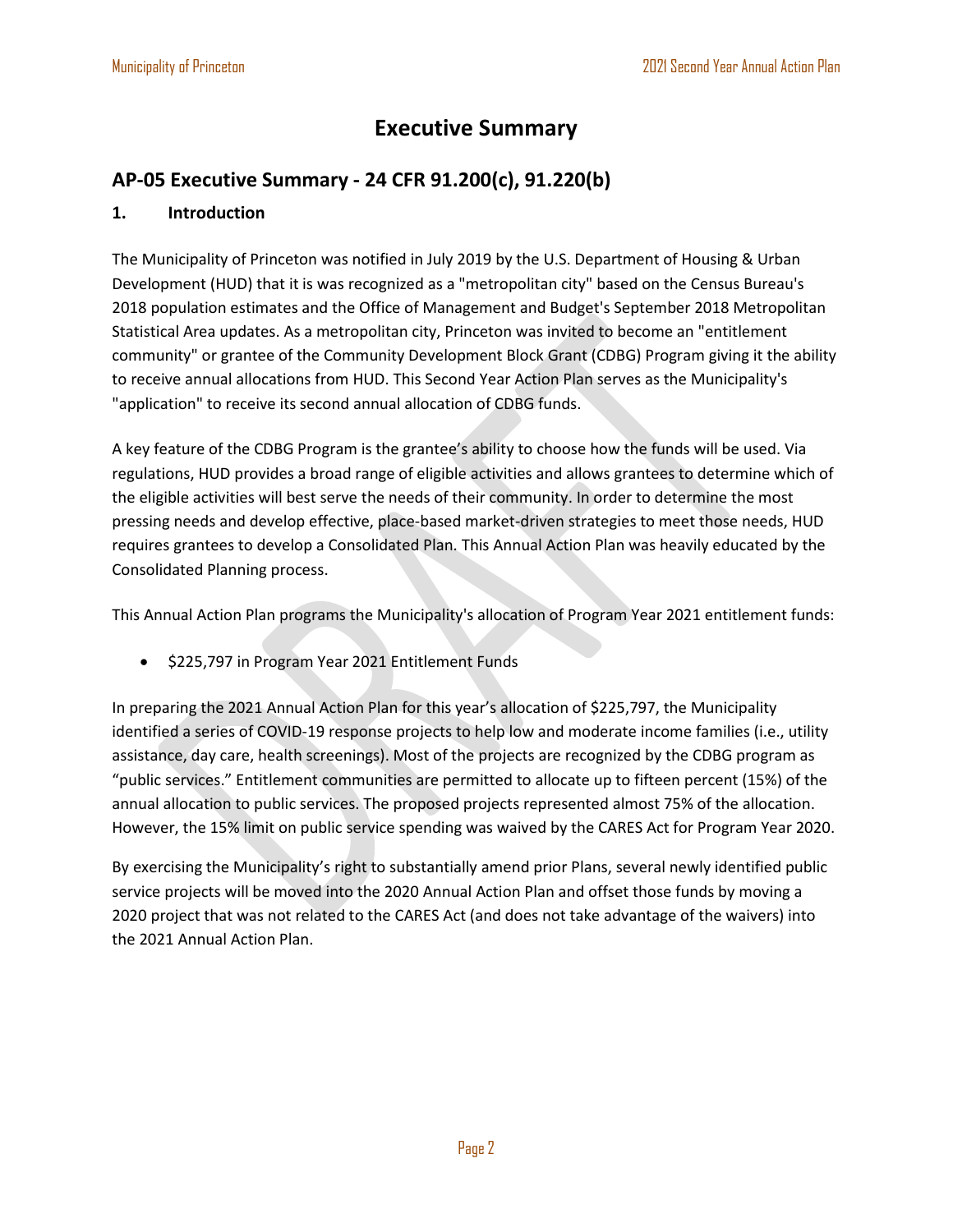#### <span id="page-3-0"></span>**PR-05 Lead & Responsible Agencies – 91.200(b)**

#### **1. Agency/entity responsible for preparing/administering the Consolidated Plan**

Describe the agency/entity responsible for preparing the Consolidated Plan and those responsible for administration of each grant program and funding source.

| Agency Role               | <b>Name</b>      | Department/Agency               |
|---------------------------|------------------|---------------------------------|
| <b>CDBG Administrator</b> | <b>PRINCETON</b> | <b>Department of Affordable</b> |
|                           |                  | <b>Housing</b>                  |

**Table 1 – Responsible Agencies**

#### **Narrative (optional)**

The Municipality's Department of Affordable Housing is responsible for management and administration of the CDBG Program. The Department is supported by the Finance Department with fiscal management of the Program.

#### **Consolidated Plan Public Contact Information**

Maureen Fullaway, Affordable Housing Manager 1 Monument Drive Princeton, NJ 08540

Email: mfullaway@princetonnj.gov

Phone: 609-688-2029 Fax: 609-688-2053

https://www.princetonnj.gov/176/Community-Development-Block-Grant-CDBG-P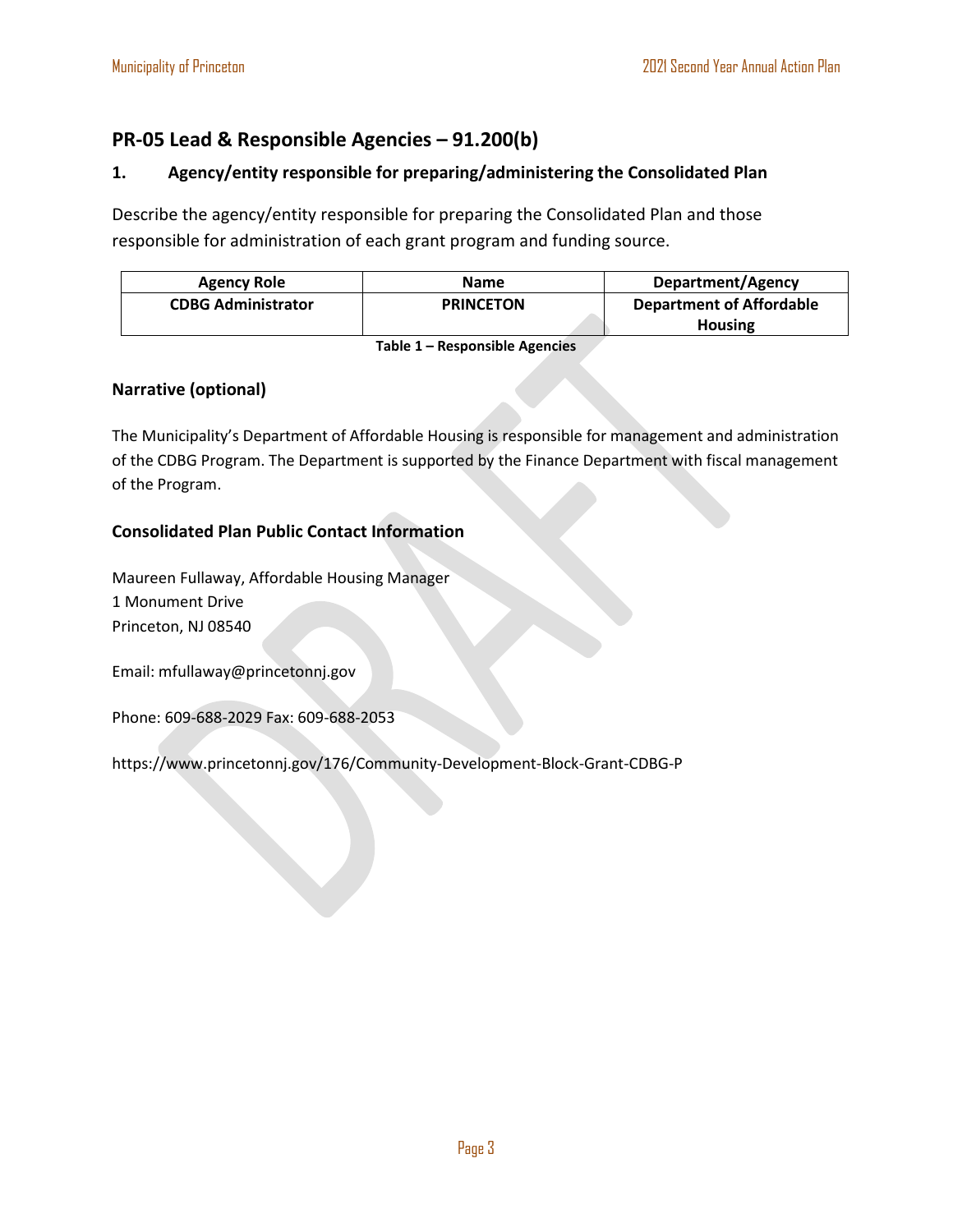#### <span id="page-4-0"></span>**AP-10 Consultation – 91.100, 91.200(b), 91.215(l)**

#### **1. Introduction**

The 2021 Annual Action Plan was informed by consultations with various Municipal Departments as well as key stakeholders in the community. The overwhelming sense need identified was to continue to support the Princeton Housing Authority with needed capital improvements and to help low and moderate income families impacted by the COVID-19 pandemic.

As series of additional public service projects were also identified to assist families impacted by the pandemic. However, without a waiver to exceed fifteen percent of the annual allocation on public services, the Municipality was unable to include them in this Annual Action Plan. Instead, a Substantial Amendment of the 2020 Annual Action Plan is being prepared -- a program year that was granted a waiver of the public service cap -- to make the excess public service projects part of the 2020 Annual Action Plan.

**Provide a concise summary of the jurisdiction's activities to enhance coordination between public and assisted housing providers and private and governmental health, mental health and service agencies (91.215(l))**

Princeton continues to enjoy a strong relationship with the Princeton Housing Authority and other privately operated housing projects and social service agencies.

#### **Describe coordination with the Continuum of Care and efforts to address the needs of homeless persons (particularly chronically homeless individuals and families, families with children, veterans, and unaccompanied youth) and persons at risk of homelessness.**

Princeton has reviewed and considered several Trenton-Mercer CoC planning documents and reports in the development of this Plan. A significant amount of CDBG resources available in this Annual Action Plan is dedicated to persons at risk of homelessness.

**Describe consultation with the Continuum(s) of Care that serves the jurisdiction's area in determining how to allocate ESG funds, develop performance standards for and evaluate outcomes of projects and activities assisted by ESG funds, and develop funding, policies and procedures for the operation and administration of HMIS**

The Municipality of Princeton is not a recipient of Emergency Solutions Grant funds to serve the homeless.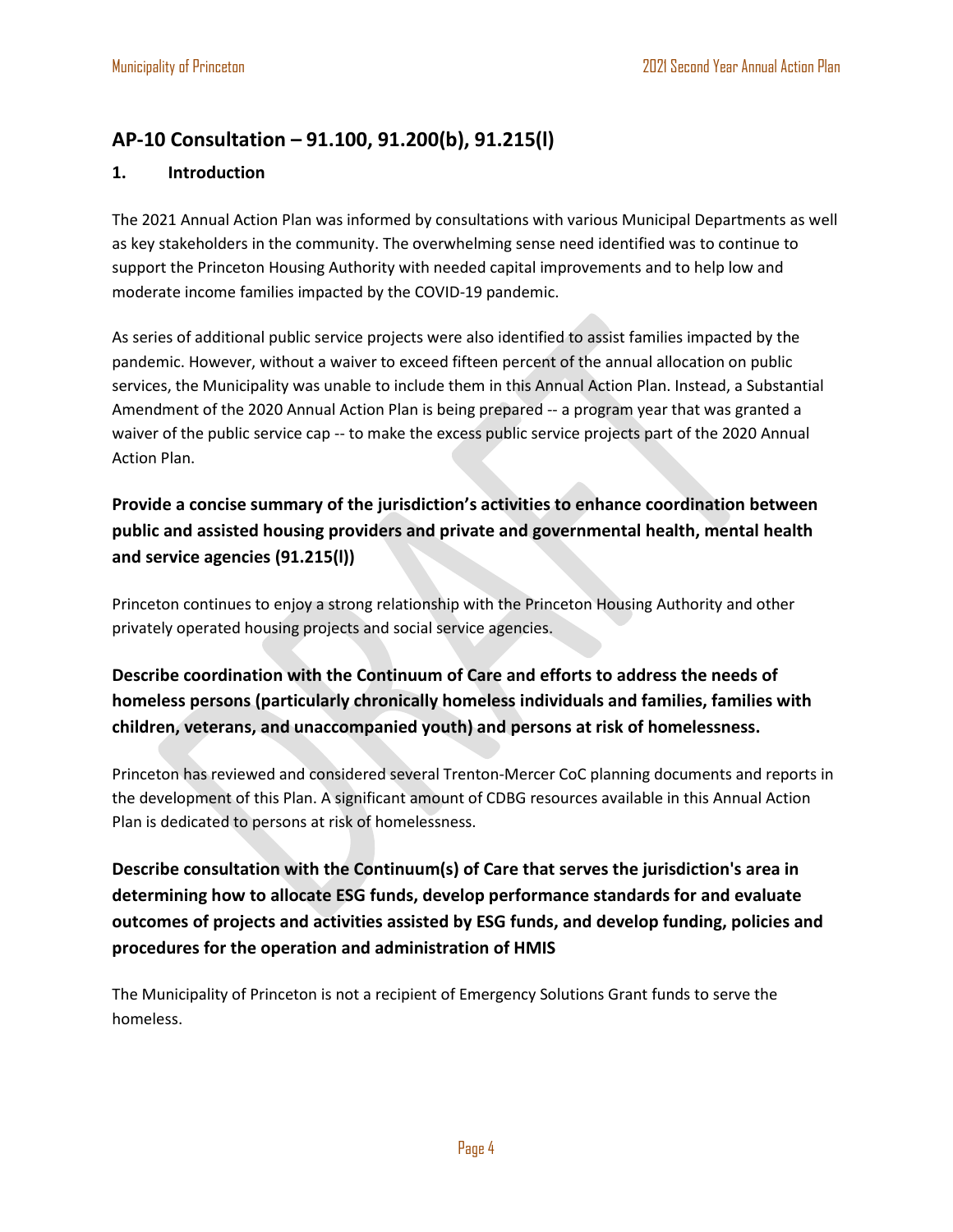**2. Describe Agencies, groups, organizations and others who participated in the process and describe the jurisdiction's consultations with housing, social service agencies and other entities**

| $\mathbf{1}$ | Agency/Group/Organization                                                                                                                              | <b>Princeton Housing Authority</b>                                                                                                                                                                                                                                                                                                     |  |  |
|--------------|--------------------------------------------------------------------------------------------------------------------------------------------------------|----------------------------------------------------------------------------------------------------------------------------------------------------------------------------------------------------------------------------------------------------------------------------------------------------------------------------------------|--|--|
|              | <b>Agency/Group/Organization Type</b>                                                                                                                  | <b>PHA</b>                                                                                                                                                                                                                                                                                                                             |  |  |
|              | What section of the Plan was addressed by<br>Consultation?                                                                                             | <b>Housing Need Assessment</b><br><b>Public Housing Needs</b><br>Non-Homeless Special Needs<br><b>Economic Development</b><br><b>Market Analysis</b><br>Anti-poverty Strategy                                                                                                                                                          |  |  |
|              | How was the Agency/Group/Organization<br>consulted and what are the anticipated<br>outcomes of the consultation or areas for<br>improved coordination? | The Princeton Housing Authority was consulted several<br>times in the development of this Plan. Initially, the PHA<br>participated in the Municipality's Focus Group held on July<br>14, 2020. In addition, the PHA has been a part of ongoing<br>discussions with Princeton about the needs, strategies and<br>priorities of the PHA. |  |  |
| $\mathbf{2}$ | Agency/Group/Organization                                                                                                                              | <b>PRINCETON</b>                                                                                                                                                                                                                                                                                                                       |  |  |
|              | <b>Agency/Group/Organization Type</b>                                                                                                                  | Other government - Local<br><b>Grantee Department</b>                                                                                                                                                                                                                                                                                  |  |  |
|              | What section of the Plan was addressed by<br><b>Consultation?</b>                                                                                      | <b>Housing Need Assessment</b><br>Lead-based Paint Strategy<br>Homeless Needs - Chronically homeless<br>Homeless Needs - Families with children<br>Homelessness Needs - Veterans<br>Homelessness Needs - Unaccompanied youth<br>Non-Homeless Special Needs<br><b>Economic Development</b><br>Market Analysis<br>Anti-poverty Strategy  |  |  |
|              | How was the Agency/Group/Organization<br>consulted and what are the anticipated<br>outcomes of the consultation or areas for<br>improved coordination? | Both elected officials and key staff participated in a focus<br>group held on July 14, 2020. Guidance and information<br>was also provided throughout the development of this<br>Plan.                                                                                                                                                 |  |  |

| Table 2 - Agencies, groups, organizations who participated |  |  |
|------------------------------------------------------------|--|--|
|                                                            |  |  |

| Agency/Group/Organization             | Housing Initiatives of Princeton |
|---------------------------------------|----------------------------------|
| <b>Agency/Group/Organization Type</b> | Services - Housing               |
|                                       | Services-homeless                |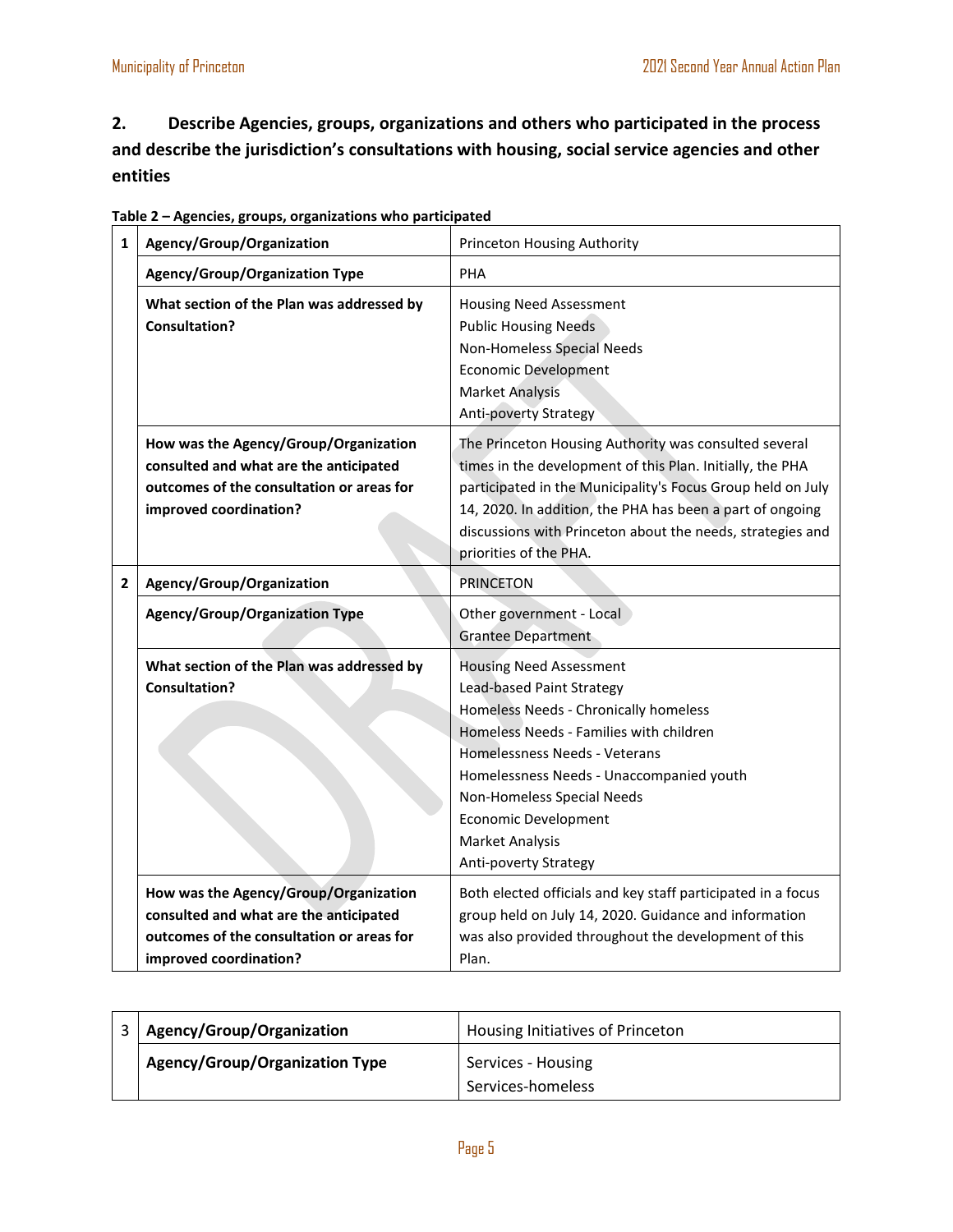#### **Identify any Agency Types not consulted and provide rationale for not consulting**

N/A

#### **Other local/regional/state/federal planning efforts considered when preparing the Plan**

| <b>Name of Plan</b> | <b>Lead Organization</b> | How do the goals of your Strategic Plan overlap<br>with the goals of each plan?                 |
|---------------------|--------------------------|-------------------------------------------------------------------------------------------------|
| Continuum of Care   | City of Trenton          | Princeton's Strategic Plan is consistent and support<br>of the goals of the Trenton/Mercer CoC. |

**Table 3 – Other local / regional / federal planning efforts**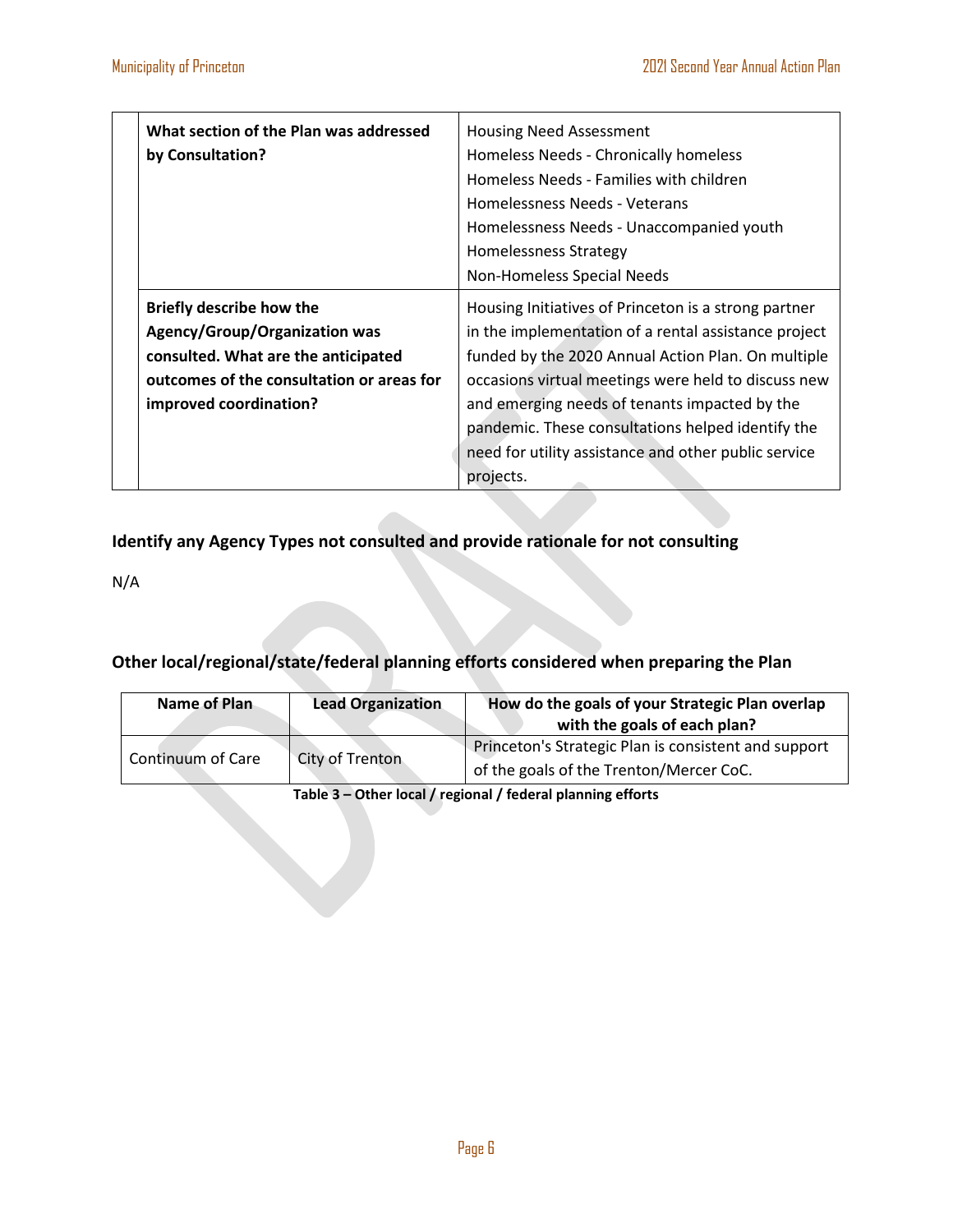#### <span id="page-7-0"></span>**AP-12 Participation – 91.105, 91.200(c)**

#### **1. Summary of citizen participation process/Efforts made to broaden citizen participation Summarize citizen participation process and how it impacted goal-setting**

The citizen participation process consisted of two public hearings and a public display period. The initial public hearing advertised on July 8 and held on August 3. An additional public hearing and notice of a public display period was advertised on August 6. The 2nd public hearing was held on August 9.

#### **Citizen Participation Outreach**

| Sort Or<br>der | Mode of Ou<br>treach | <b>Target of Ou</b><br>treach           | <b>Summary of</b><br>response/atte<br>ndance                                                                                                   | <b>Summary of</b><br>comments re<br>ceived                                                           | <b>Summary of co</b><br>mments not<br>accepted<br>and reasons | URL (If<br>applica<br>ble) |
|----------------|----------------------|-----------------------------------------|------------------------------------------------------------------------------------------------------------------------------------------------|------------------------------------------------------------------------------------------------------|---------------------------------------------------------------|----------------------------|
| 1              | Public<br>Meeting    | Non-<br>targeted/bro<br>ad<br>community | No members<br>of the public<br>attended the<br>initial public<br>hearing on<br>August 3.<br>[update with<br>text about<br>August 9<br>hearing] | No<br>comments<br>were<br>received at<br>the August 3<br>public<br>hearing<br>[update with<br>Aug 9] | N/A                                                           |                            |

**Table 4 – Citizen Participation Outreach**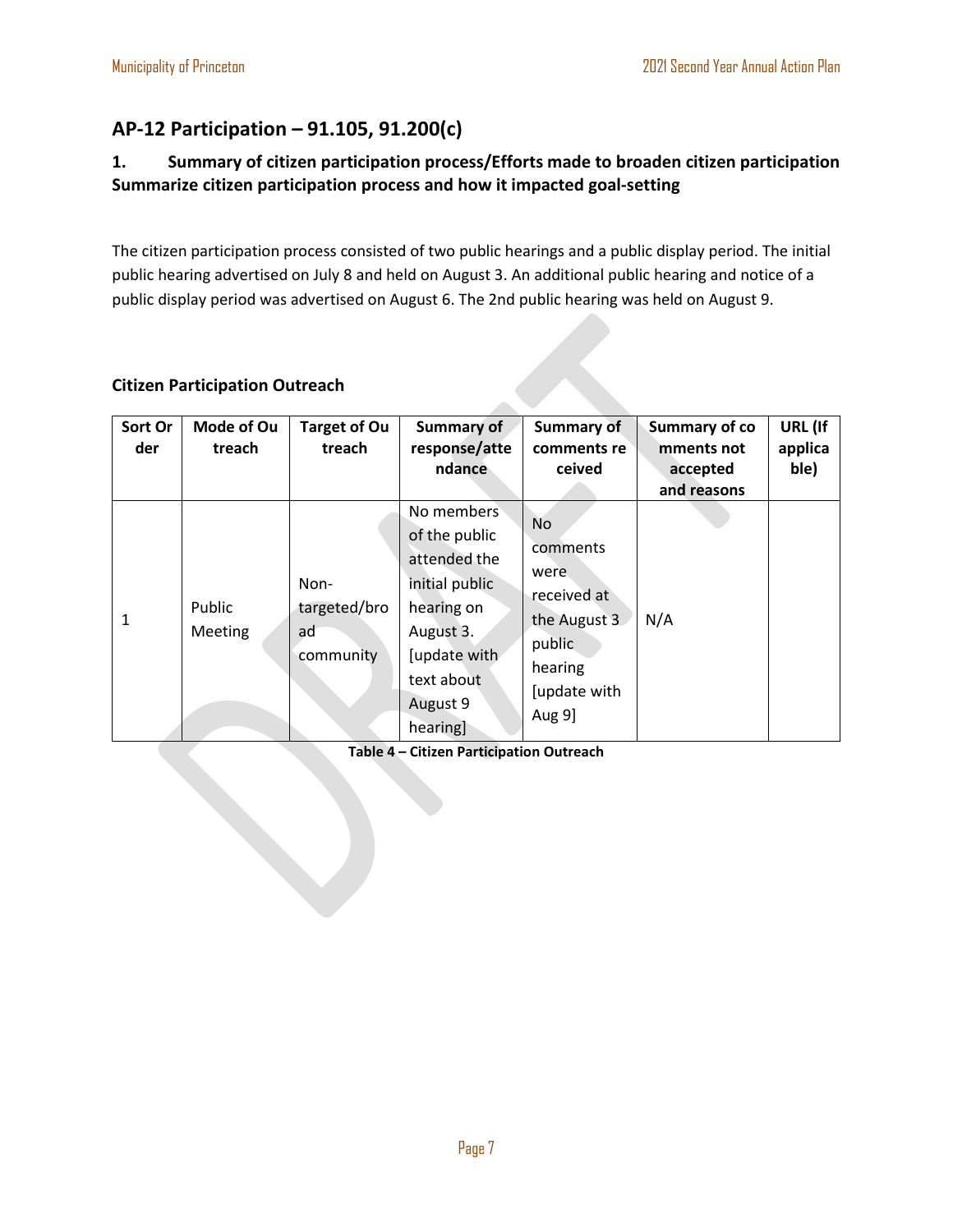#### **Expected Resources**

#### <span id="page-8-1"></span><span id="page-8-0"></span>**AP-15 Expected Resources – 91.220(c)(1,2)**

#### **Introduction**

The Municipality of Princeton has been allocated \$225,797 in CDBG Entitlement funds for the Program Year 2021 (September 1, 2021 to August 31, 2022). Public services are therefore capped at \$33,870 (15% of award) and Administration is capped at \$45,159 (20% of award).

#### **Anticipated Resources**

|             |                          |                      |                    | <b>Expected Amount Available Year 1</b> | <b>Expected</b>   |         |                  |                    |
|-------------|--------------------------|----------------------|--------------------|-----------------------------------------|-------------------|---------|------------------|--------------------|
|             |                          |                      |                    |                                         |                   |         | <b>Amount</b>    |                    |
|             |                          |                      |                    |                                         |                   |         | <b>Available</b> |                    |
|             | Source                   |                      | Annual             | Program                                 | <b>Prior Year</b> |         | Remainder        |                    |
|             | of                       |                      | <b>Allocation:</b> | Income:                                 | <b>Resources:</b> | Total:  | of ConPlan       | <b>Narrative</b>   |
| Program     | <b>Funds</b>             | <b>Uses of Funds</b> | \$                 | Ş                                       | \$                | \$      | Ş                | <b>Description</b> |
| <b>CDBG</b> | public                   | Acquisition          |                    |                                         |                   |         |                  |                    |
|             | $\overline{\phantom{a}}$ | Admin and            |                    |                                         |                   |         |                  |                    |
|             | federal                  | Planning             |                    |                                         |                   |         |                  |                    |
|             |                          | Economic             |                    |                                         |                   |         |                  |                    |
|             |                          | Development          |                    |                                         |                   |         |                  |                    |
|             |                          | <b>Housing</b>       |                    |                                         |                   |         |                  |                    |
|             |                          | Public               |                    |                                         |                   |         |                  |                    |
|             |                          | Improvements         |                    |                                         |                   |         |                  |                    |
|             |                          | Public               |                    |                                         |                   |         |                  |                    |
|             |                          | <b>Services</b>      | 225,797            | $\Omega$                                | 0                 | 225,797 | 675,000          |                    |
| Other       | public                   | Other                |                    |                                         |                   |         |                  |                    |
|             |                          |                      |                    |                                         |                   |         |                  |                    |
|             | federal                  |                      | $\mathbf 0$        | 0                                       | 0                 | 0       | 0                |                    |

**Table 5 - Expected Resources – Priority Table**

#### **Explain how federal funds will leverage those additional resources (private, state and local funds), including a description of how matching requirements will be satisfied**

The Municipality's proposed projects will leverage state and federal funds. Investment into capital improvements at the Princeton Housing Authority will leverage the U.S. Department of Housing & Urban Development's investment the PHA's affordable housing units. The proposed Utility Assistance program will also leverage State and Federal COVID-response investments designed to help tenants and homeowners remain in place during the pandemic.

Princeton is not subject to any match requirements with its annual Community Development Block Grant allocation.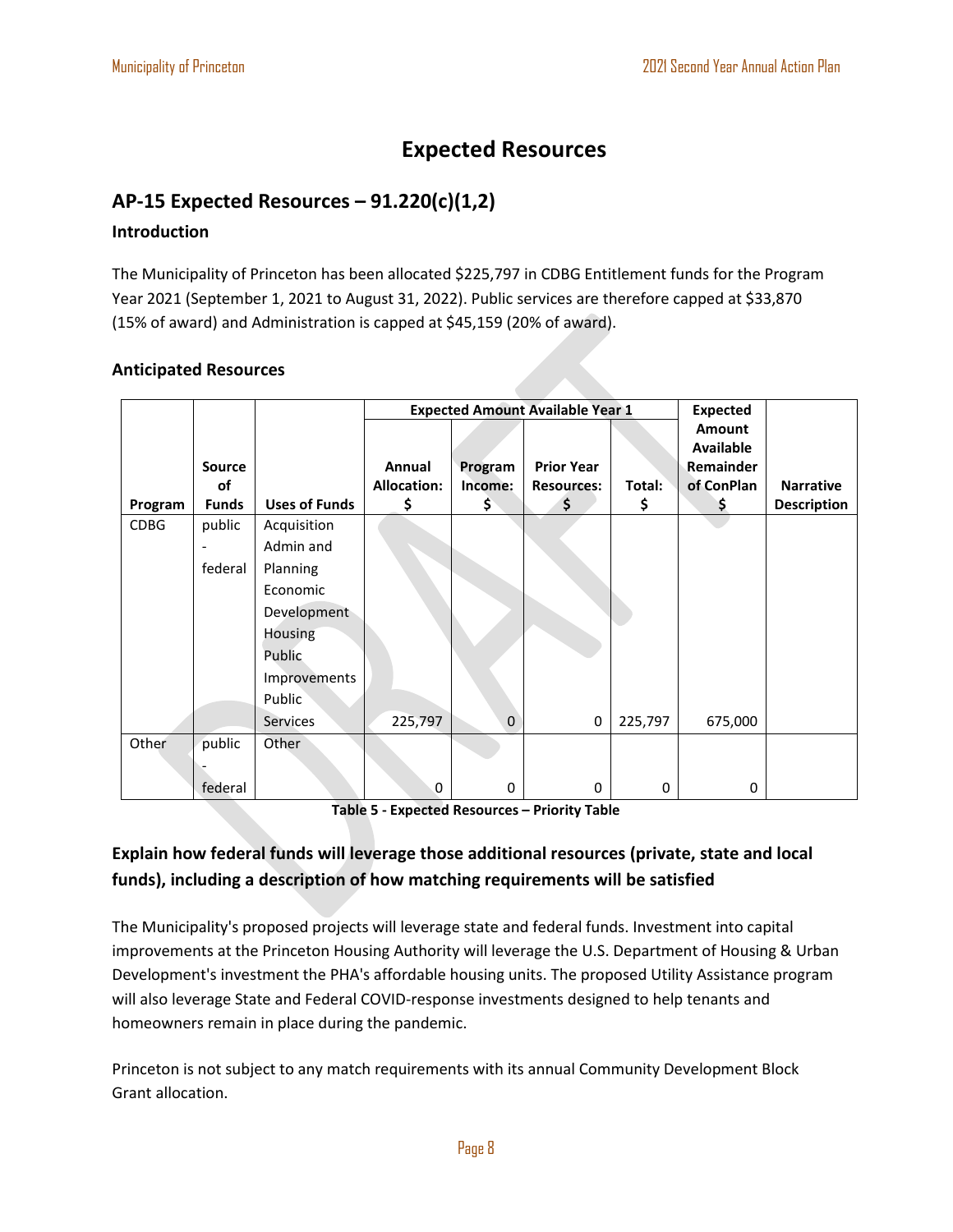#### **If appropriate, describe publicly owned land or property located within the jurisdiction that may be used to address the needs identified in the plan**

A Priority Need of the Municipality's 2020-2024 Consolidated Plan addressed the preservation of existing affordable housing. As the owner and operator of the oldest affordable homes in Princeton, the Princeton Housing Authority is an obvious priority for CDBG funding. The U.S. Department of Housing and Urban Development is the owns Princeton Housing Authority's rental units, common areas and offices.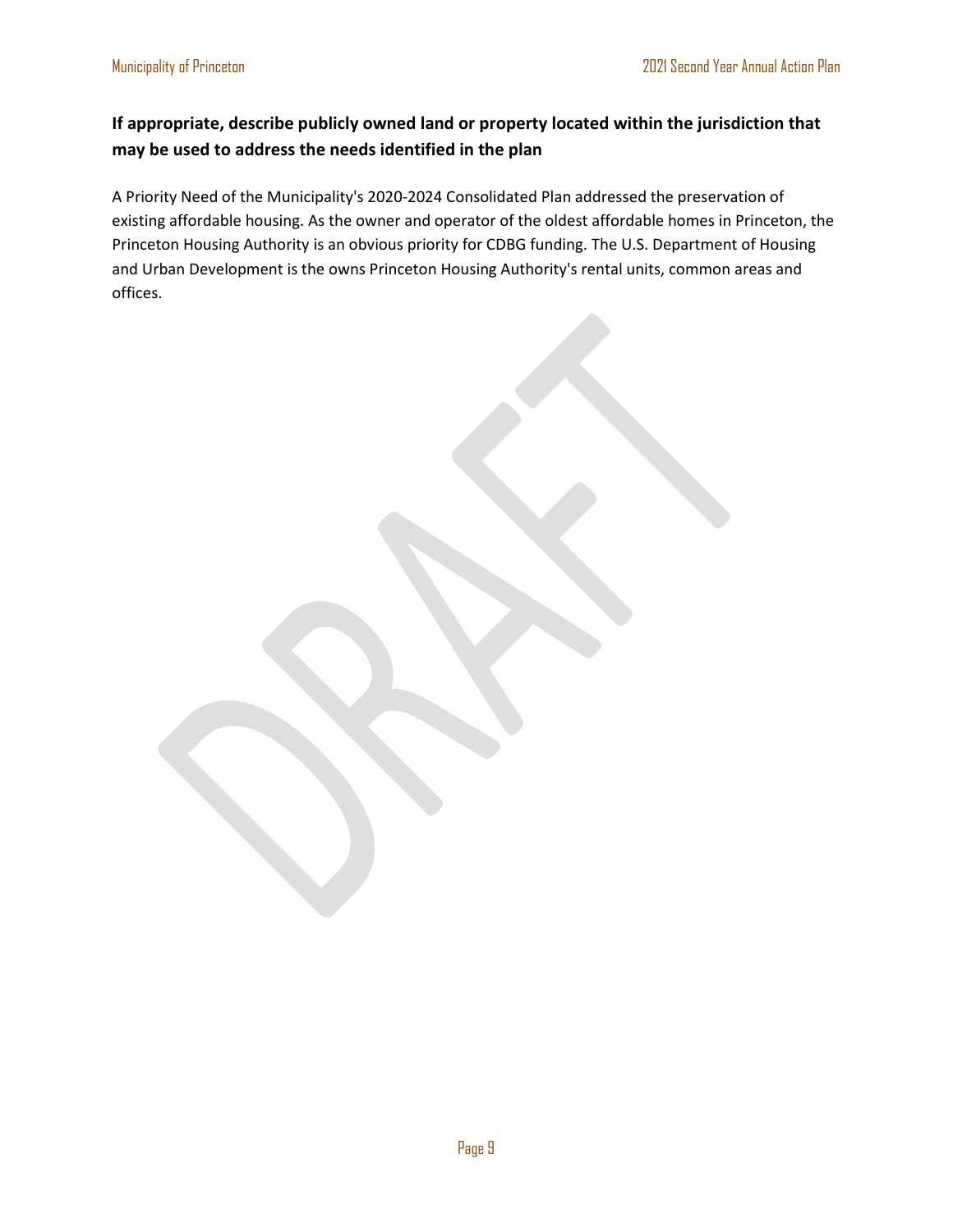### **Annual Goals and Objectives**

#### <span id="page-10-0"></span>**AP-20 Annual Goals and Objectives**

#### **Goals Summary Information**

| Sort           | <b>Goal Name</b> | <b>Start</b> | <b>End</b> | Category       | Geographic | <b>Needs</b>     | <b>Funding</b> | <b>Goal Outcome</b>        |
|----------------|------------------|--------------|------------|----------------|------------|------------------|----------------|----------------------------|
| Order          |                  | Year         | Year       |                | Area       | <b>Addressed</b> |                | <b>Indicator</b>           |
| 1              | Support          | 2020         | 2022       | Affordable     |            | Respond to       | CDBG:          | Public service             |
|                | households       |              |            | Housing        |            | the              | \$33,870       | activities for             |
|                | impacted by      |              |            |                |            | Economic         |                | Low/Moderate               |
|                | COVID-19         |              |            |                |            | Impacts of       |                | Income Housing             |
|                |                  |              |            |                |            | COVID-19         |                | Benefit: 40                |
|                |                  |              |            |                |            | Address          |                | <b>Households Assisted</b> |
|                |                  |              |            |                |            | Structural       |                |                            |
|                |                  |              |            |                |            | and              |                |                            |
|                |                  |              |            |                |            | Systematic       |                |                            |
|                |                  |              |            |                |            | Racism           |                |                            |
| $\overline{2}$ | Preserve and     | 2020         | 2024       | Affordable     |            | Maintain and     | CDBG:          | Rental units               |
|                | protect          |              |            | Housing        |            | Create           | \$172,927      | rehabilitated: 25          |
|                | existing         |              |            | Public         |            | Affordable       |                | <b>Household Housing</b>   |
|                | affordable       |              |            | <b>Housing</b> |            | Housing          |                | Unit                       |
|                | housing          |              |            |                |            |                  |                |                            |

**Table 6 – Goals Summary**

#### **Goal Descriptions**

| <b>Goal Name</b>           | Support households impacted by COVID-19                                                                                                                                                            |
|----------------------------|----------------------------------------------------------------------------------------------------------------------------------------------------------------------------------------------------|
| Goal<br><b>Description</b> | Princeton's low and moderate income residents continue to be economically<br>impacted by the COVID-19 pandemic. Without continued financial assistance,<br>households are at risk of homelessness. |
| <b>Goal Name</b>           | Preserve and protect existing affordable housing                                                                                                                                                   |
| Goal<br><b>Description</b> | A goal of this Annual Action Plan is to support reinvestment and modernization<br>efforts of the Princeton Housing Authority.                                                                      |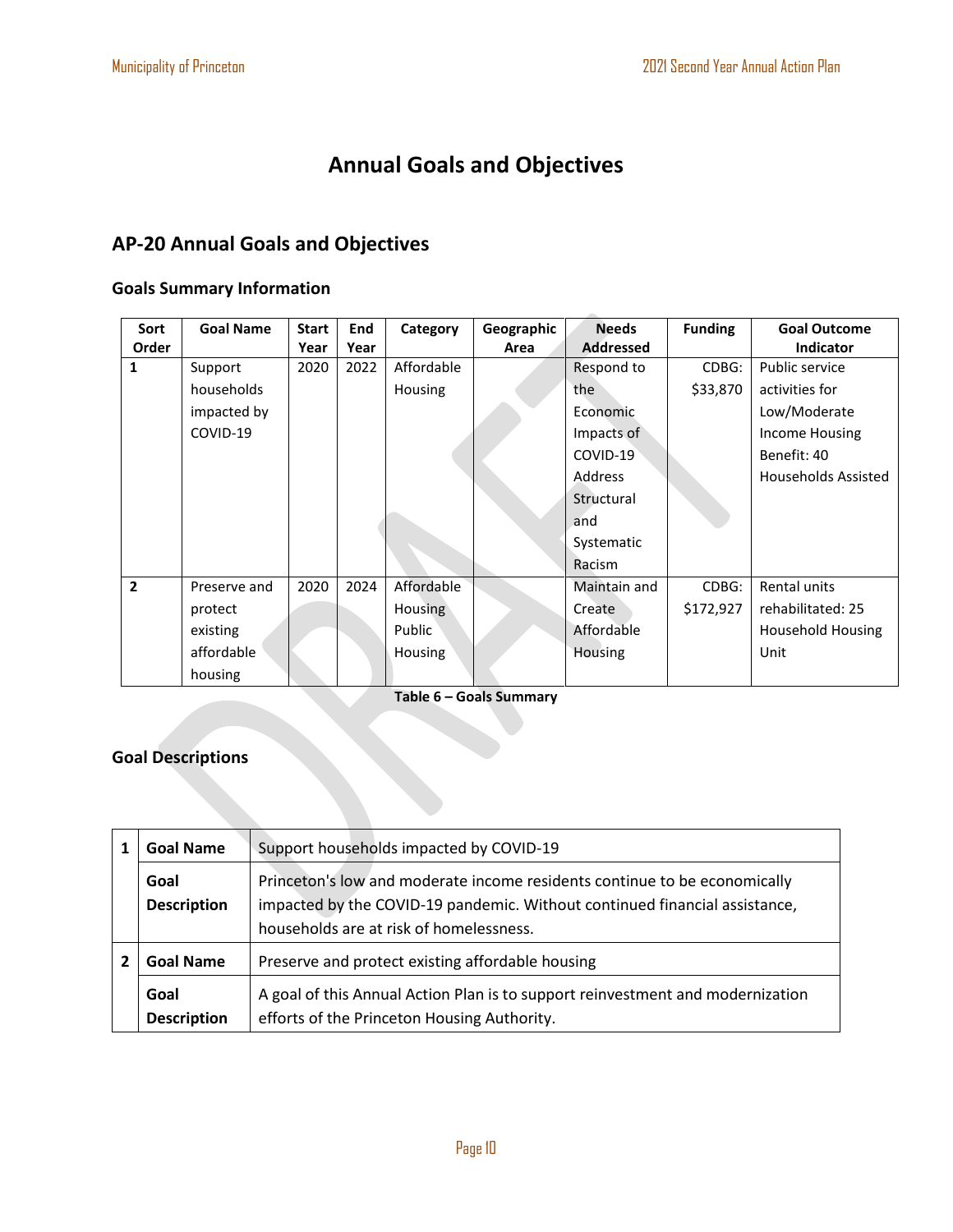#### **Projects**

#### <span id="page-11-1"></span><span id="page-11-0"></span>**AP-35 Projects – 91.220(d)**

#### **Introduction**

The Municipality of Princeton has been allocated \$225,797 in CDBG Entitlement funds for the Program Year 2021 (September 1, 2021 to August 31, 2022). Public services are therefore capped at \$33,870 (15% of award) and Administration is capped at \$45,159 (20% of award).

#### **Describe the reasons for allocation priorities and any obstacles to addressing underserved needs**

The public service cap of 15% of the annual allocation is a severe limitation in addressing underserved needs -- specifically resulting from the pandemic.

Page 11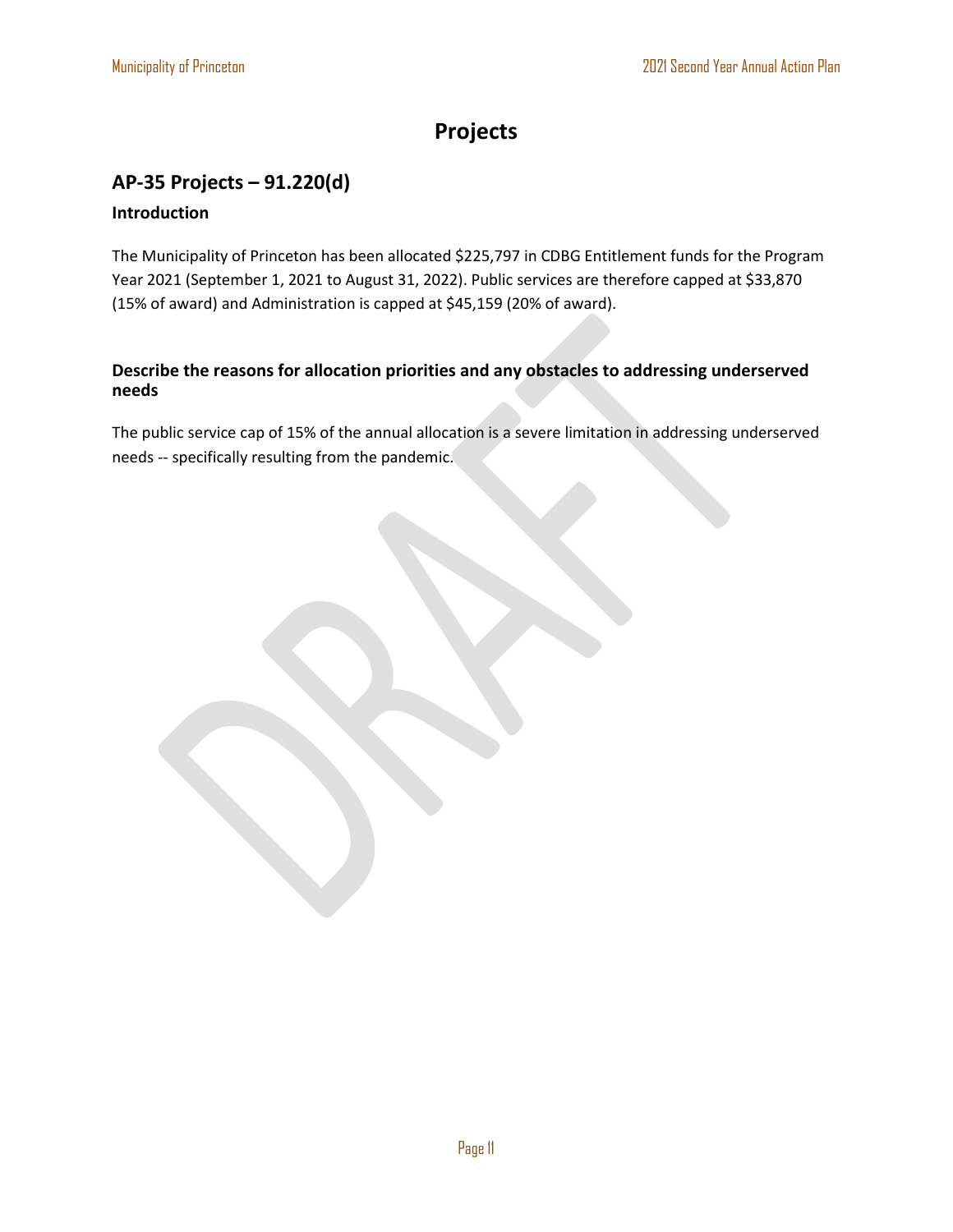#### **AP-38 Project Summary**

#### **Project Summary Information**

<span id="page-12-0"></span>

| $\mathbf N$<br>0. | <b>Project</b>                                                                                                                                                                                          | <b>Goals Supported</b>                                                                                                                                                                                                                                                                                                                                                   | <b>Geographic Areas</b>               | <b>Needs Addressed</b> | <b>Funding</b>    |  |  |  |  |
|-------------------|---------------------------------------------------------------------------------------------------------------------------------------------------------------------------------------------------------|--------------------------------------------------------------------------------------------------------------------------------------------------------------------------------------------------------------------------------------------------------------------------------------------------------------------------------------------------------------------------|---------------------------------------|------------------------|-------------------|--|--|--|--|
|                   | Princeton Housing Authority<br>Capital Improvements                                                                                                                                                     | $CDBG$ :<br>Preserve and protect existing<br>Maintain and Create<br>affordable housing<br>Affordable Housing<br>\$172,927                                                                                                                                                                                                                                                |                                       |                        |                   |  |  |  |  |
|                   | Description                                                                                                                                                                                             | These funds will allow the Princeton Housing Authority to make necessary upgrades to existing<br>affordable housing units in the PHA's portfolio. A Substantial Amendment of the 2020 Annual<br>Action Plan cancelled a similar project in the amount of \$72,000. This 2021 project intends to<br>capture that cancelled project and provide additional funding beyond. |                                       |                        |                   |  |  |  |  |
|                   | <b>Target Date for Completion</b>                                                                                                                                                                       | 08/31/2022                                                                                                                                                                                                                                                                                                                                                               |                                       |                        |                   |  |  |  |  |
| $\mathbf{1}$      | Estimate the number and type of<br>families that will benefit from the<br>proposed activities<br>(additional information for this<br>discussion may be available on<br>the AP-36 Project Detail screen) | Twenty five (25) existing low income tenants of the Princeton Housing Authority are expected<br>to benefit from the project.                                                                                                                                                                                                                                             |                                       |                        |                   |  |  |  |  |
|                   | Location Description<br>(additional information for this<br>discussion may be available on<br>the AP-36 Project Detail screen)                                                                          | Clay Street, Princeton, NJ                                                                                                                                                                                                                                                                                                                                               |                                       |                        |                   |  |  |  |  |
|                   | <b>Planned Activities</b><br>(additional information for this<br>discussion may be available on<br>the AP-36 Project Detail screen)                                                                     | Activities will include soft costs related to the design, bidding and oversight of the project as<br>well as construction (hard) costs to complete the upgrades.                                                                                                                                                                                                         |                                       |                        |                   |  |  |  |  |
|                   |                                                                                                                                                                                                         |                                                                                                                                                                                                                                                                                                                                                                          |                                       |                        |                   |  |  |  |  |
|                   | <b>Utility Assistance</b>                                                                                                                                                                               | Support households impacted<br>by COVID-19                                                                                                                                                                                                                                                                                                                               | Municipal-Wide - Local<br>Target area |                        | CDBG:<br>\$33,870 |  |  |  |  |
| 2                 | Description                                                                                                                                                                                             | This project will help low and moderate income tenants and homeowners that have realized an<br>economic impact from the COVID-19 pandemic. Specifically, income eligible applicants can<br>receive assistance with unpaid utility bills.                                                                                                                                 |                                       |                        |                   |  |  |  |  |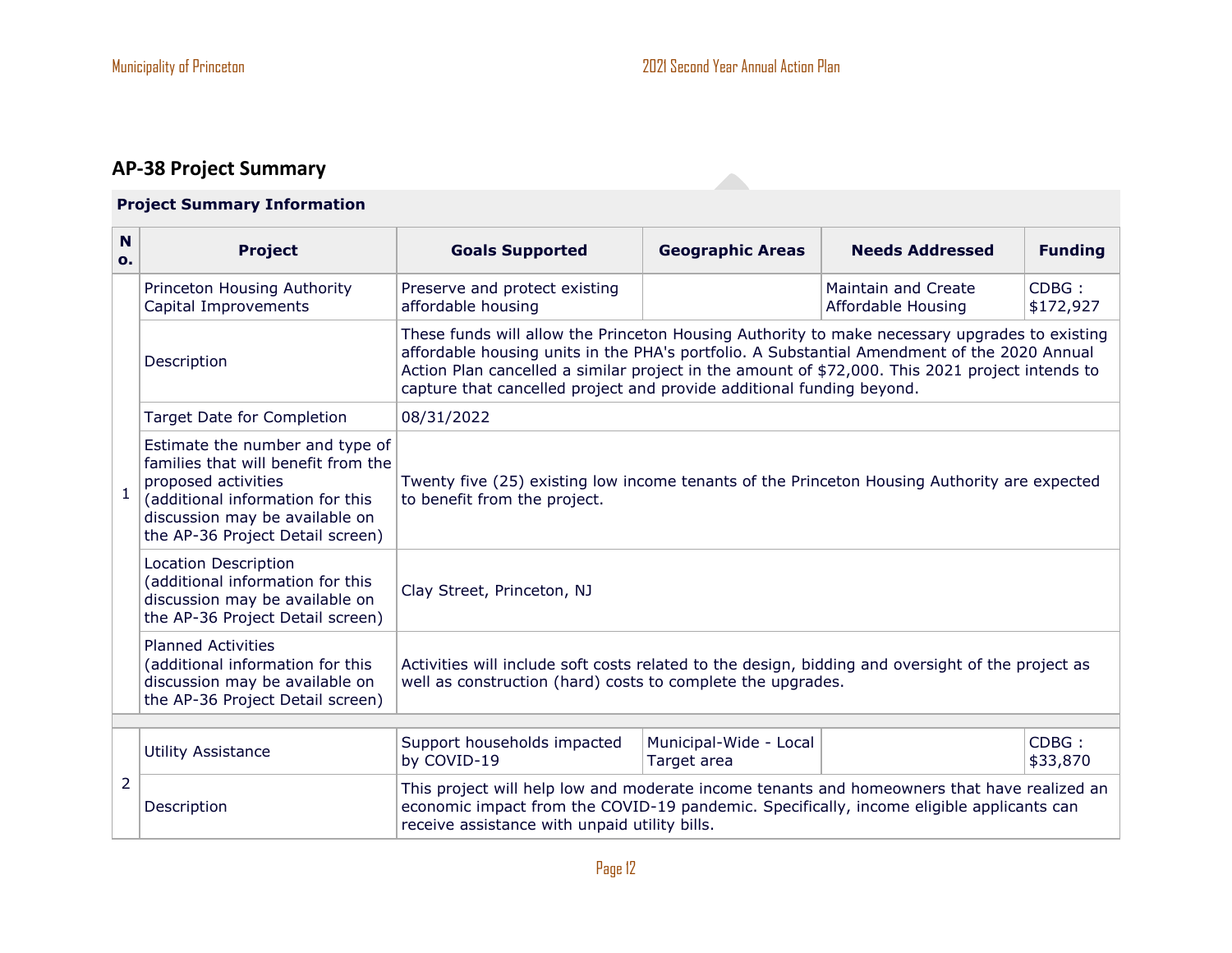|                | <b>Target Date for Completion</b>                                                                                                                                                                       | 08/31/2022                                                                                                                                                                                                                    |  |  |                   |
|----------------|---------------------------------------------------------------------------------------------------------------------------------------------------------------------------------------------------------|-------------------------------------------------------------------------------------------------------------------------------------------------------------------------------------------------------------------------------|--|--|-------------------|
|                | Estimate the number and type of<br>families that will benefit from the<br>proposed activities<br>(additional information for this<br>discussion may be available on<br>the AP-36 Project Detail screen) | It is anticipated that up to forty (40) low and moderate income households will be assisted by<br>the project.                                                                                                                |  |  |                   |
|                | <b>Location Description</b><br>(additional information for this<br>discussion may be available on<br>the AP-36 Project Detail screen)                                                                   | Municipal wide.                                                                                                                                                                                                               |  |  |                   |
|                | <b>Planned Activities</b><br>(additional information for this<br>discussion may be available on<br>the AP-36 Project Detail screen)                                                                     | Activities include direct payment of unpaid utilities directly to utility companies on behalf of<br>eligible applicants. A portion of funding will also be used for "program delivery"<br>(administration) of the project.    |  |  |                   |
|                |                                                                                                                                                                                                         |                                                                                                                                                                                                                               |  |  |                   |
| $\overline{3}$ | Administration                                                                                                                                                                                          |                                                                                                                                                                                                                               |  |  | CDBG:<br>\$19,000 |
|                | Description                                                                                                                                                                                             | This project will fund expenses associated with overall administration of the CDBG program,<br>including drafting of Plans, reports, and project oversight. CDBG regulations cap this activity at<br>20% of the annual award. |  |  |                   |
|                | <b>Target Date for Completion</b>                                                                                                                                                                       | 08/31/2022                                                                                                                                                                                                                    |  |  |                   |
|                | Estimate the number and type of<br>families that will benefit from the<br>proposed activities<br>(additional information for this<br>discussion may be available on<br>the AP-36 Project Detail screen) | Not applicable.                                                                                                                                                                                                               |  |  |                   |
|                | Location Description<br>(additional information for this<br>discussion may be available on<br>the AP-36 Project Detail screen)                                                                          | Not applicable.                                                                                                                                                                                                               |  |  |                   |
|                | <b>Planned Activities</b><br>(additional information for this                                                                                                                                           | Planned activities include the cost of consultants and other costs such as advertising.                                                                                                                                       |  |  |                   |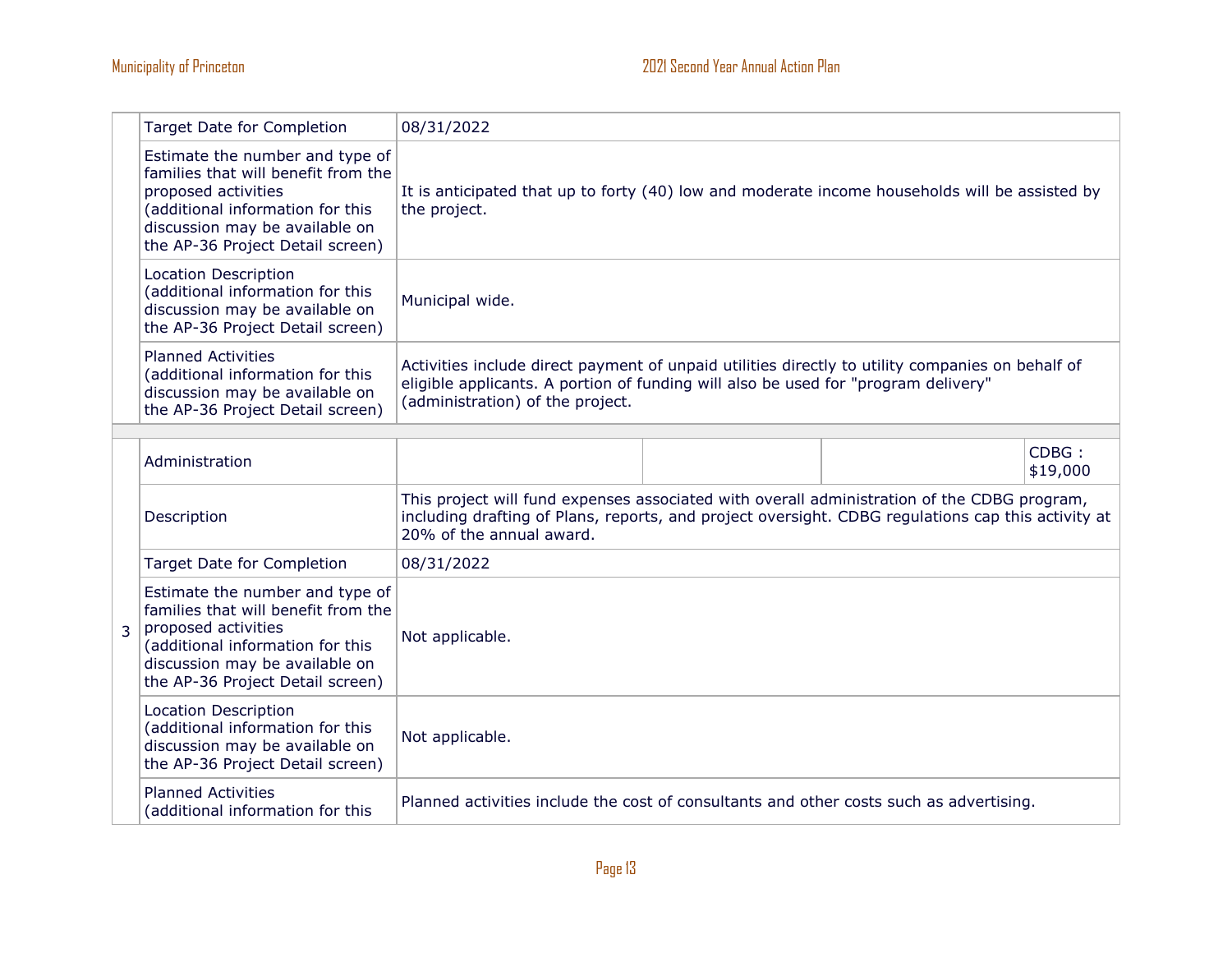discussion may be available on the AP-36 Project Detail screen)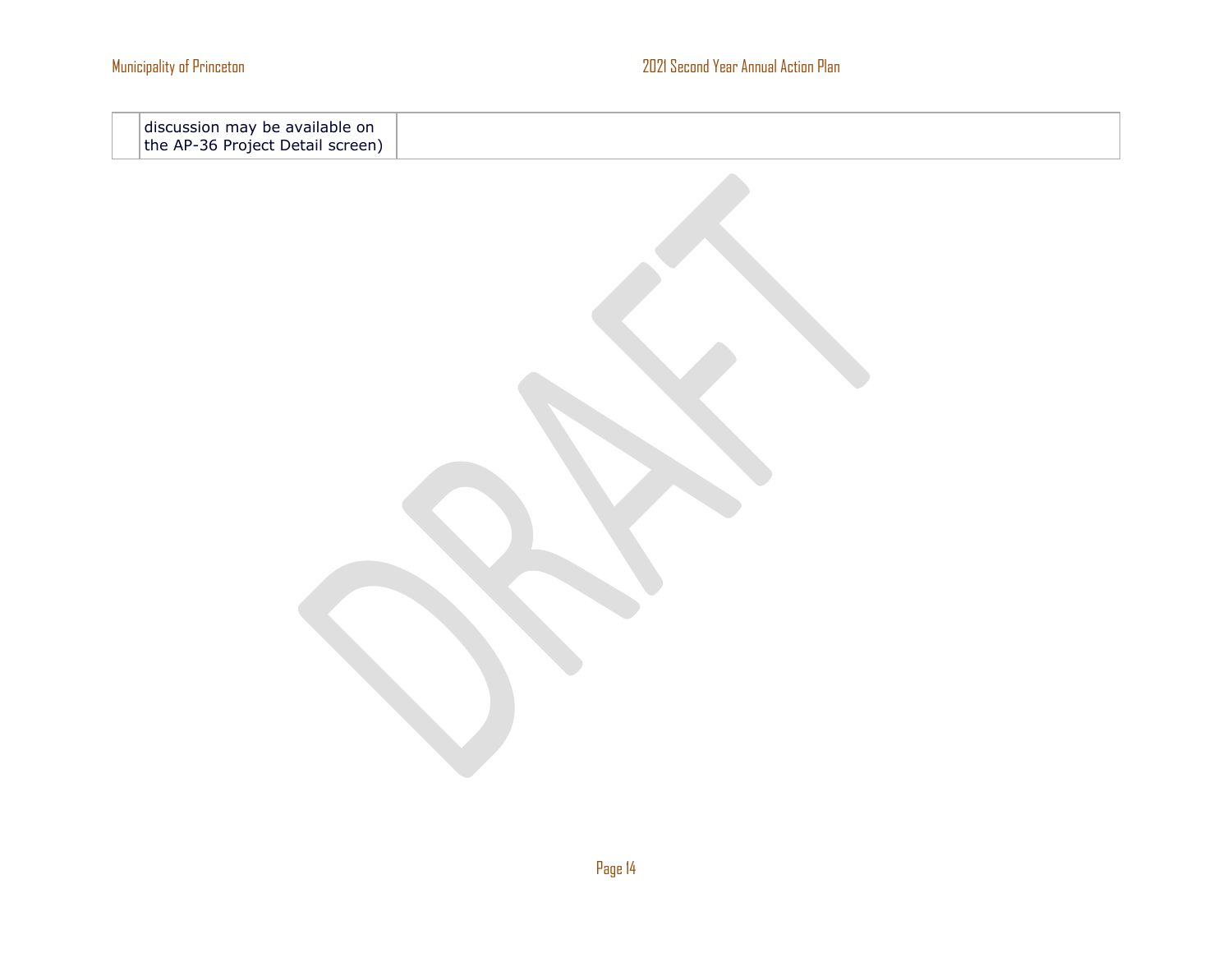#### <span id="page-15-0"></span>**AP-50 Geographic Distribution – 91.220(f)**

#### **Description of the geographic areas of the entitlement (including areas of low-income and minority concentration) where assistance will be directed**

The Municipality has established a "municipal-wide" target area. It is anticipated that municipal-wide public service programs funded in this year's Annual Action Plan will be concentrated in existing affordable housing developments, including the Princeton Housing Authority, and the Witherspoon-Jackson Neighborhood.

#### **Geographic Distribution**

| <b>Target Area</b> | <b>Percentage of Funds</b> |  |
|--------------------|----------------------------|--|
| Municipal-Wide     | 100                        |  |

**Table 7 - Geographic Distribution** 

#### **Rationale for the priorities for allocating investments geographically**

N/A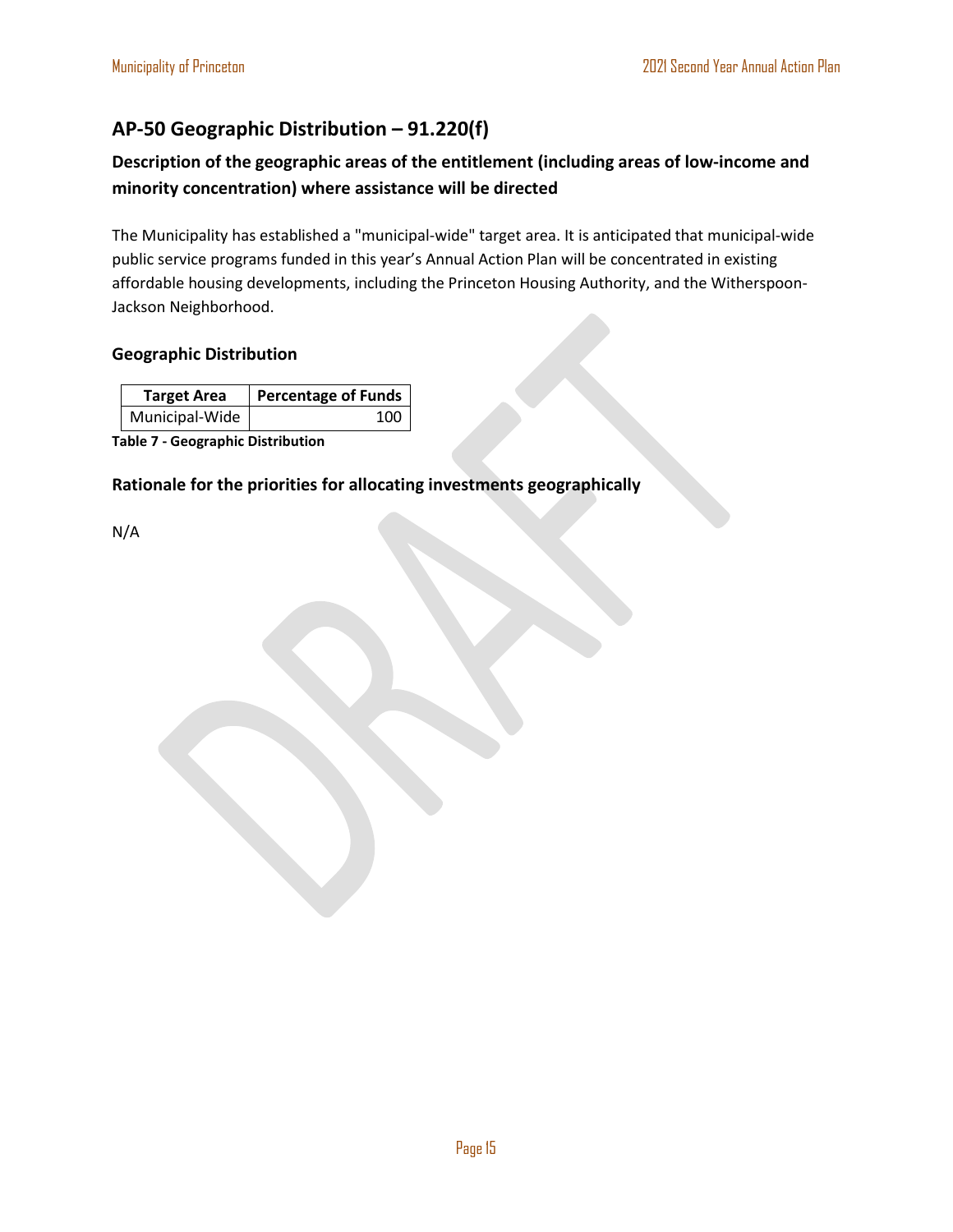#### **Affordable Housing**

#### <span id="page-16-1"></span><span id="page-16-0"></span>**AP-55 Affordable Housing – 91.220(g)**

#### **Introduction**

Both projects identified in this Annual Action Plan address affordable housing. Specifically, the Plan's proposed investment into the Princeton Housing Authority is expected to benefit up to twenty five (25) tenants through the replacement of aging major system. In addition, the utility assistance program is intended to help the Municipality's low and moderate income households that have been impacted by the pandemic address outstanding utility bills and prevent utilities from being shut off -- forcing the household to seek emergency shelter.

| One Year Goals for the Number of Households to be Supported           |    |  |  |
|-----------------------------------------------------------------------|----|--|--|
| Homeless                                                              |    |  |  |
| Non-Homeless                                                          | 65 |  |  |
| Special-Needs                                                         |    |  |  |
| Total                                                                 | 65 |  |  |
| 'alda 0 - Ona Vaar Caale far Affardalda Hausika ku Cubnart Damuramant |    |  |  |

**Table 8 - One Year Goals for Affordable Housing by Support Requirement**

| One Year Goals for the Number of Households Supported Through |    |  |
|---------------------------------------------------------------|----|--|
| <b>Rental Assistance</b>                                      |    |  |
| The Production of New Units                                   |    |  |
| <b>Rehab of Existing Units</b>                                | 25 |  |
| <b>Acquisition of Existing Units</b>                          |    |  |
| Total                                                         | 25 |  |

**Table 9 - One Year Goals for Affordable Housing by Support Type**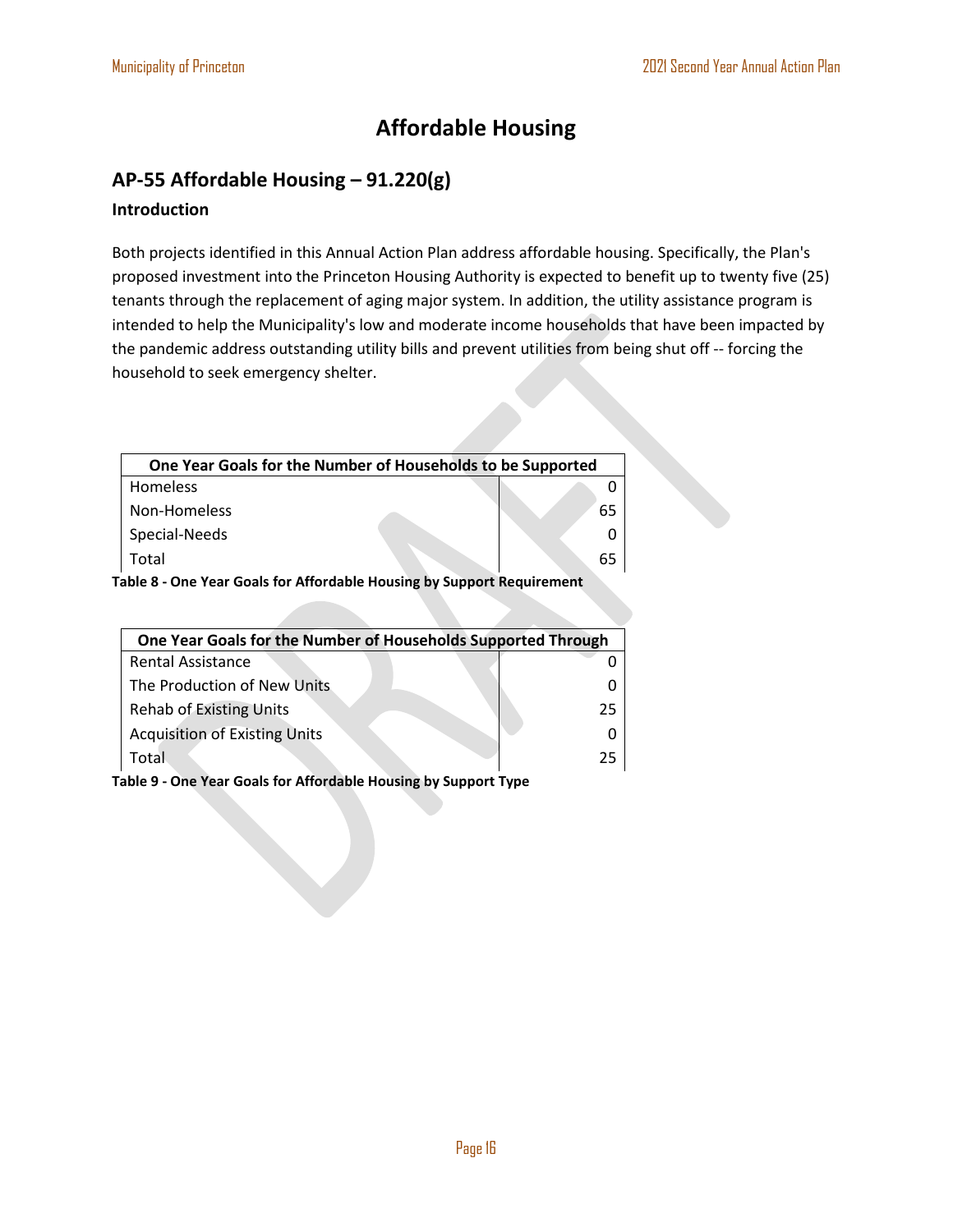#### <span id="page-17-0"></span>**AP-60 Public Housing** *–* **91.220(h)**

#### **Introduction**

The Municipality of Princeton recognizes the Princeton Housing Authority as its primary partner in the programming of Community Development Block Grant funds.

#### **Actions planned during the next year to address the needs to public housing**

The Municipality has dedicated \$172,927 from this 2021 Annual Action Plan for capital improvements at the Princeton Housing Authority.

#### **Actions to encourage public housing residents to become more involved in management and participate in homeownership**

Most residents of the Princeton Housing Authority are below 50% of area median income by household size. This level of income makes it extremely difficult to transition to homeownership in Princeton. However, as part of the Municipality's efforts to meet its affordable housing obligation under the Mount Laurel Doctrine, the Municipality is required to develop twenty (20%) of its ownership opportunities for households earning less than 30% of area median income by household size. As those units become available for initial sale or resale, the Municipality will outreach to residents of the Princeton Housing Authority.

#### **If the PHA is designated as troubled, describe the manner in which financial assistance will be provided or other assistance**

The PHA is not designated as a "troubled" by HUD.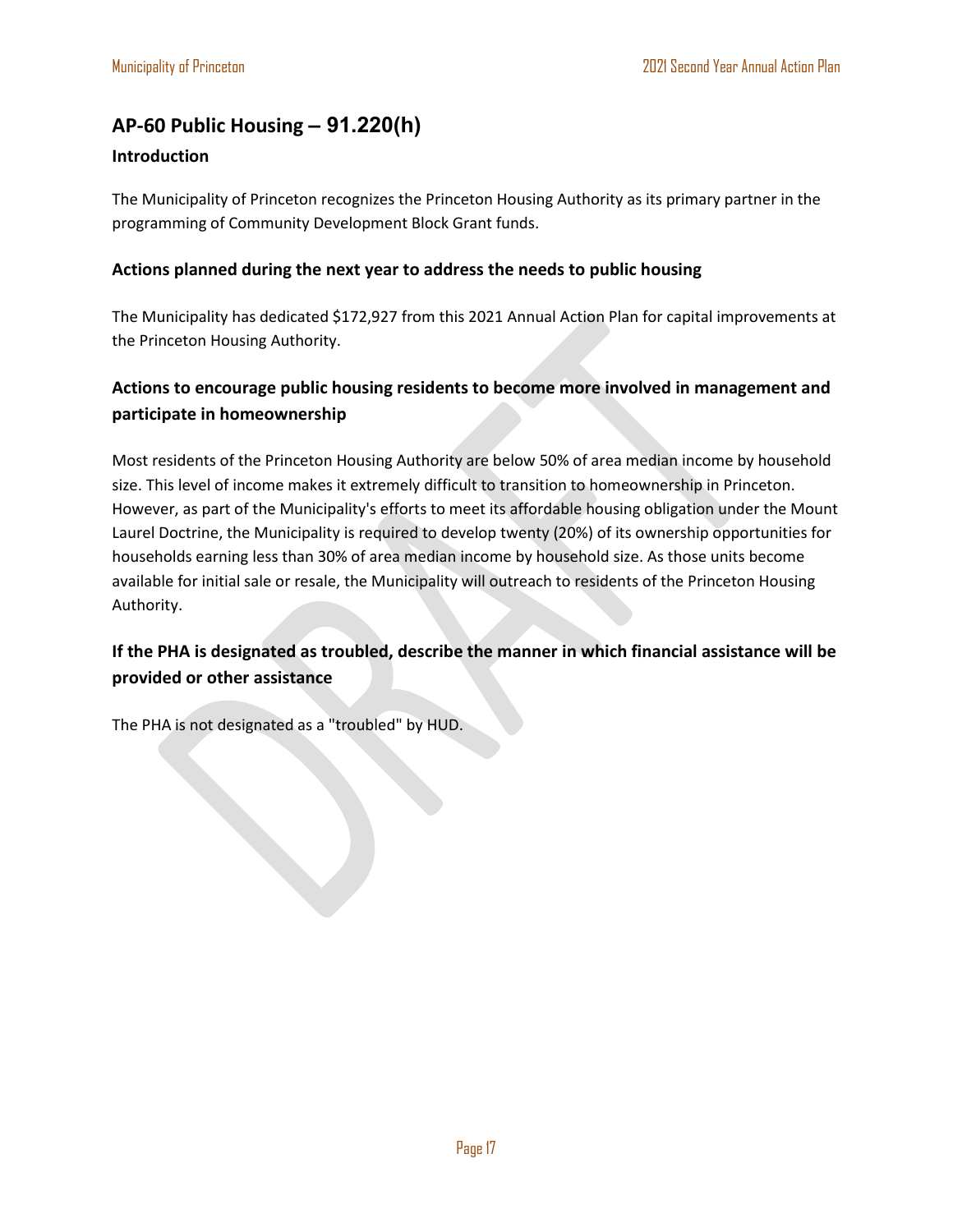#### <span id="page-18-0"></span>**AP-65 Homeless and Other Special Needs Activities – 91.220(i)**

#### **Introduction**

The Municipality is part of the Trenton/Mercer Continuum of Care. The Trenton/Mercer Continuum of Care has a comprehensive a Coordinated Assessment System that targets and prioritizes the most vulnerable persons experiencing homelessness in the community. The CoC Program interim rule (24 CFR 578) released by HUD in 2012 requires that CoCs establish and operate a "centralized or coordinated assessment system," hereafter referred to as a coordinated entry system. The rule defines coordinated entry as a centralized or coordinated process designed to coordinate program participant intake assessment and provision of referrals. [Such a] system covers the [CoC's] geographic area, is easily accessed by individuals and families seeking housing or services, is well advertised, and includes a comprehensive and standardize assessment tool.

**Describe the jurisdictions one-year goals and actions for reducing and ending homelessness including**

#### **Reaching out to homeless persons (especially unsheltered persons) and assessing their individual needs**

The Trenton/Mercer Coordinated Assessment System has a process for homeless individuals and families.

For individuals unaccompanied by children, CoC has a Coordinated Entry and Assessment System (CEASe) for individuals experiencing homelessness. This system operates as the point of entry to access housing and community services for homeless individuals. Through a coordinated assessment process, the needs of the homeless are identified and prioritized and a plan to move from homelessness to housing is developed. The goal of this system is to prioritize chronically homeless individuals and families with the longest history of homelessness and with the most severe service needs. For homeless households with children, a centralized intake is in place at the Mercer County Board of Social Services that seeks to mediate/prevent homelessness whenever possible and reduce the length of time families are homeless through a rapid rehousing - a model that places a priority on moving a family experiencing homelessness into permanent housing as quickly as possible, ideally within 30 days of a family becoming homeless. A Universal screening Tool is used to identify and prioritize families for services with a primary goal of returning the family to permanent housing. The Trenton/Mercer CoC have been pursuing a system change planning and implementation process centered around Mercer County's Ten-Year Plan to End Homelessness. The City of Trenton, Department of Health and Human Services is the lead agency for planning and grant applications under the Trenton/Mercer Continuum of Care process. The Continuum is made up of over 40 social service providers; both governmental and non-profit organizations.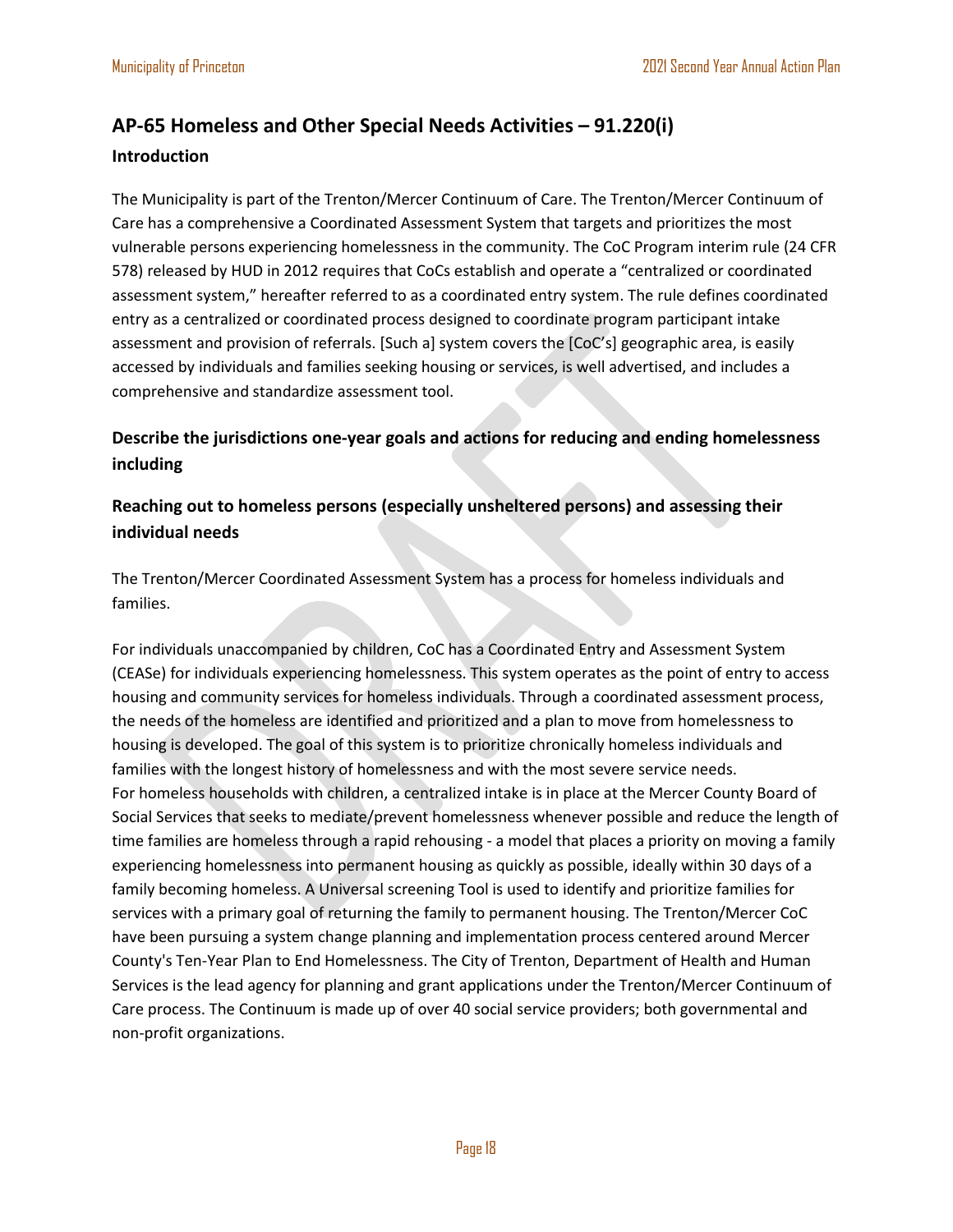The Trenton/Mercer CoC coordinates a broad array of services that includes, but is not limited to:

- Outreach Assessments
- Prevention of Homelessness
- Emergency Shelter/Services
- Rapid Rehousing
- Transitional Housing
- Case management/Support Services
- Permanent Housing
- Education Resources

#### **Addressing the emergency shelter and transitional housing needs of homeless persons**

There are no large-scale, government-funded transitional housing projects in the Municipality. A local nonprofit, Housing Initiatives of Princeton provides transitional housing and temporary rental assistance. HIP equips families with tools for self-sufficiency, acting as a bridge between homelessness and hope. Within the region covered by the CoC, emergency shelters for individuals and youth are located in the City of Trenton. A family emergency shelter is located in Ewing Township.

**Helping homeless persons (especially chronically homeless individuals and families, families with children, veterans and their families, and unaccompanied youth) make the transition to permanent housing and independent living, including shortening the period of time that individuals and families experience homelessness, facilitating access for homeless individuals and families to affordable housing units, and preventing individuals and families who were recently homeless from becoming homeless again**

The Trenton/Mercer CoC, led by the City of Trenton, has made great strides in helping families and individuals move from homelessness to housing. The CEASe System prioritizes the most vulnerable persons experiencing homelessness in the community by utilization the prioritization policy established by the CoC. The goal is to move those designated with the highest priority to housing within 30 days. The CEAS Center serves as the single point of entry for homeless individuals and will collect information on homeless individuals and coordinate resources, services and outreach activities that facilitate housing for homeless singles. All individuals, both sheltered and unsheltered, are screened and assessed and a housing plan is developed based on the person's homeless history and level of need, with priority given to the chronically homeless.

The priority has been to move families to permanent housing through provision of rapid rehousing.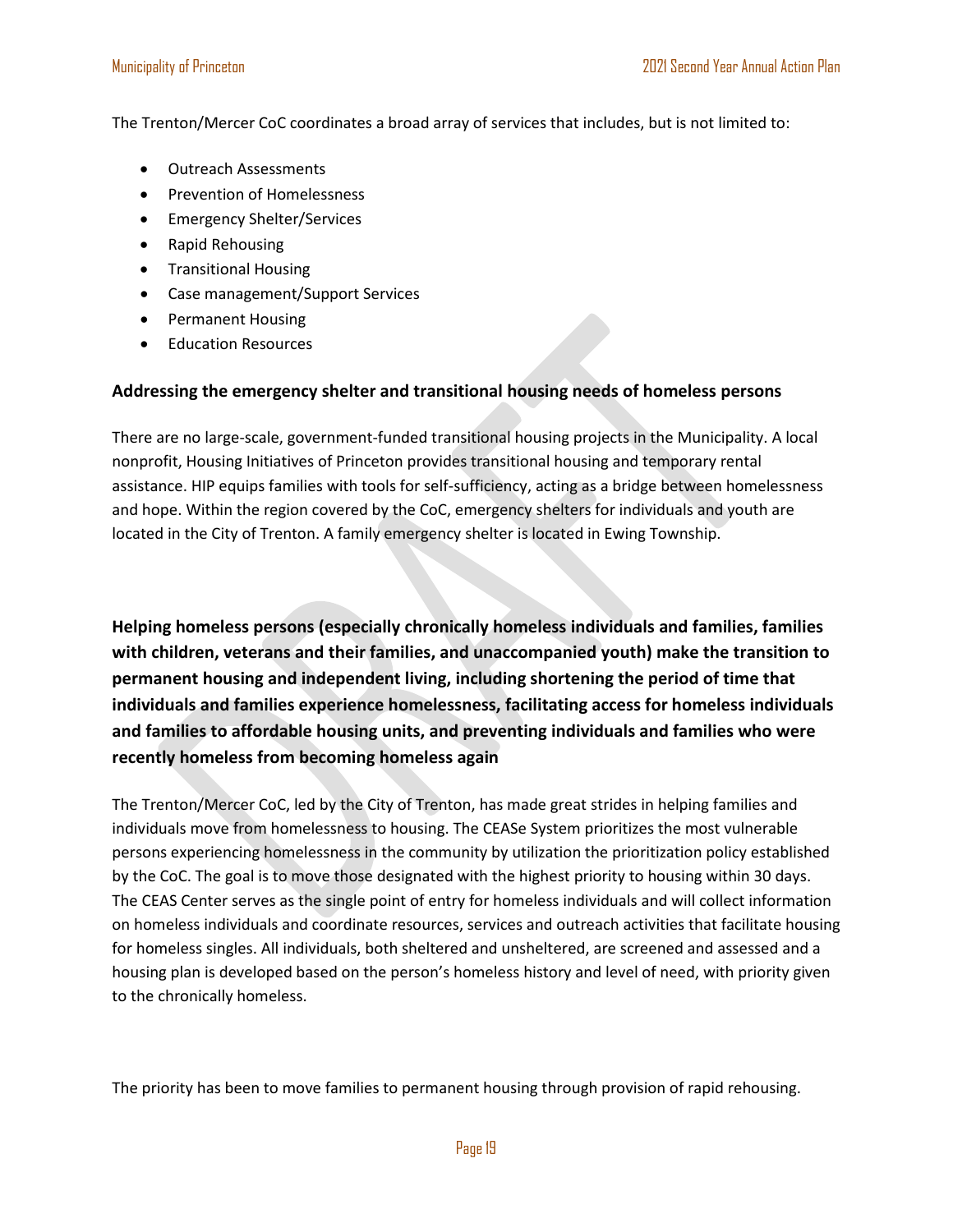Families participating in the program have been very successful at remaining stably housed. Since the CoC transitioned to a rehousing service model 94% of families that were rehoused did not become homeless again. Pilot projects targeting the singles population, during the same period of time, show similar success with 98.5% of participants not returning to homelessness.

**Helping low-income individuals and families avoid becoming homeless, especially extremely low-income individuals and families and those who are: being discharged from publicly funded institutions and systems of care (such as health care facilities, mental health facilities, foster care and other youth facilities, and corrections programs and institutions); or, receiving assistance from public or private agencies that address housing, health, social services, employment, education, or youth needs.**

Homelessness prevention continues to be a significant need resulting from the COVID-19 pandemic among Princeton residents. This Annual Action Plan will fund a utility assistance program to help fill an underserved need in preventing homelessness.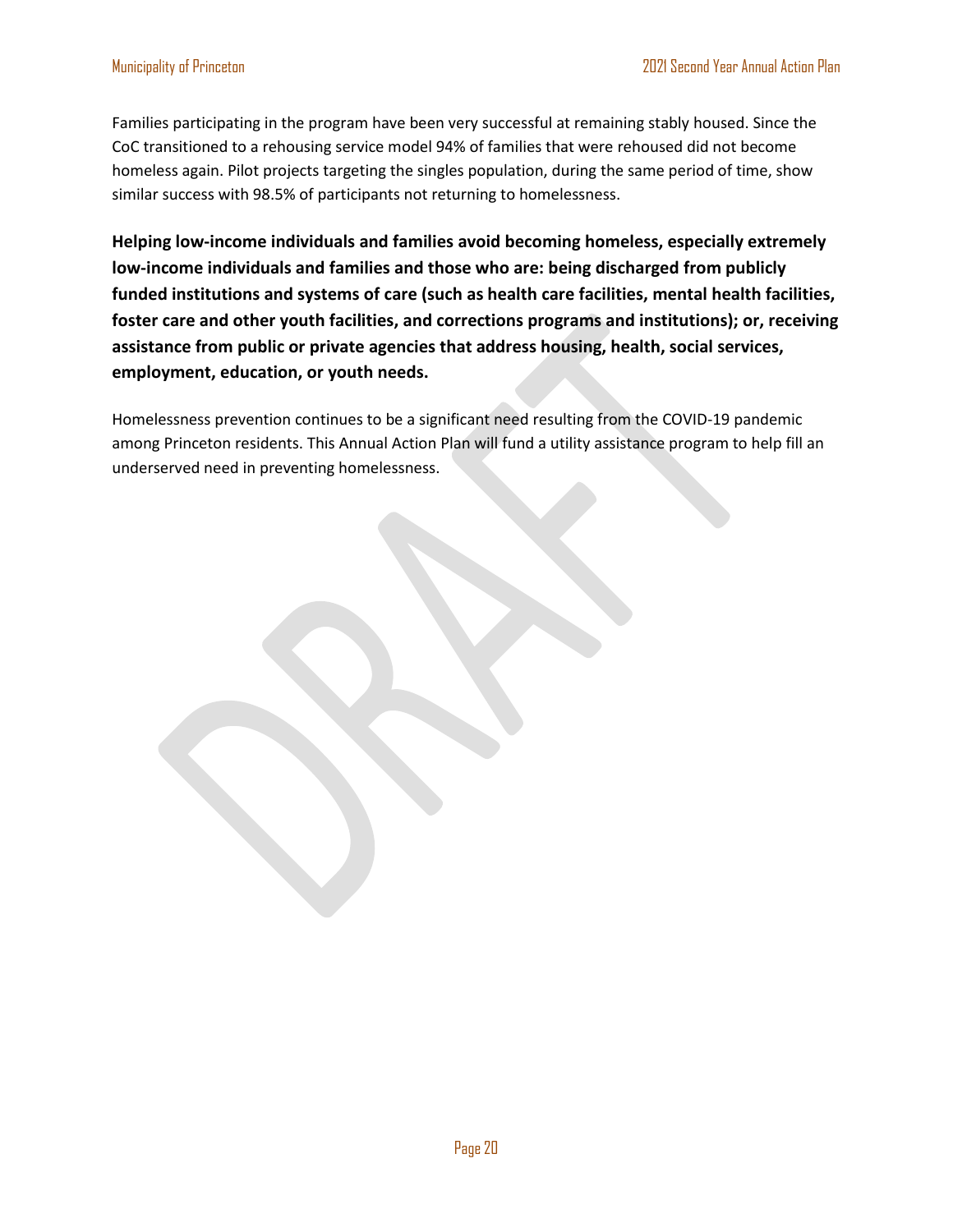#### <span id="page-21-0"></span>**AP-75 Barriers to affordable housing – 91.220(j)**

#### **Introduction:**

This section will discuss the Municipality's efforts to reduce barriers to affordable housing.

**Actions it planned to remove or ameliorate the negative effects of public policies that serve as barriers to affordable housing such as land use controls, tax policies affecting land, zoning ordinances, building codes, fees and charges, growth limitations, and policies affecting the return on residential investment**

With the Municipality's recent settlement agreement to provide affordable housing under Round III of the Mount Laurel Doctrine, the Municipality is committed to providing new affordable housing and improve the homes of its existing low and moderate income homeowners through rehabilitation assistance.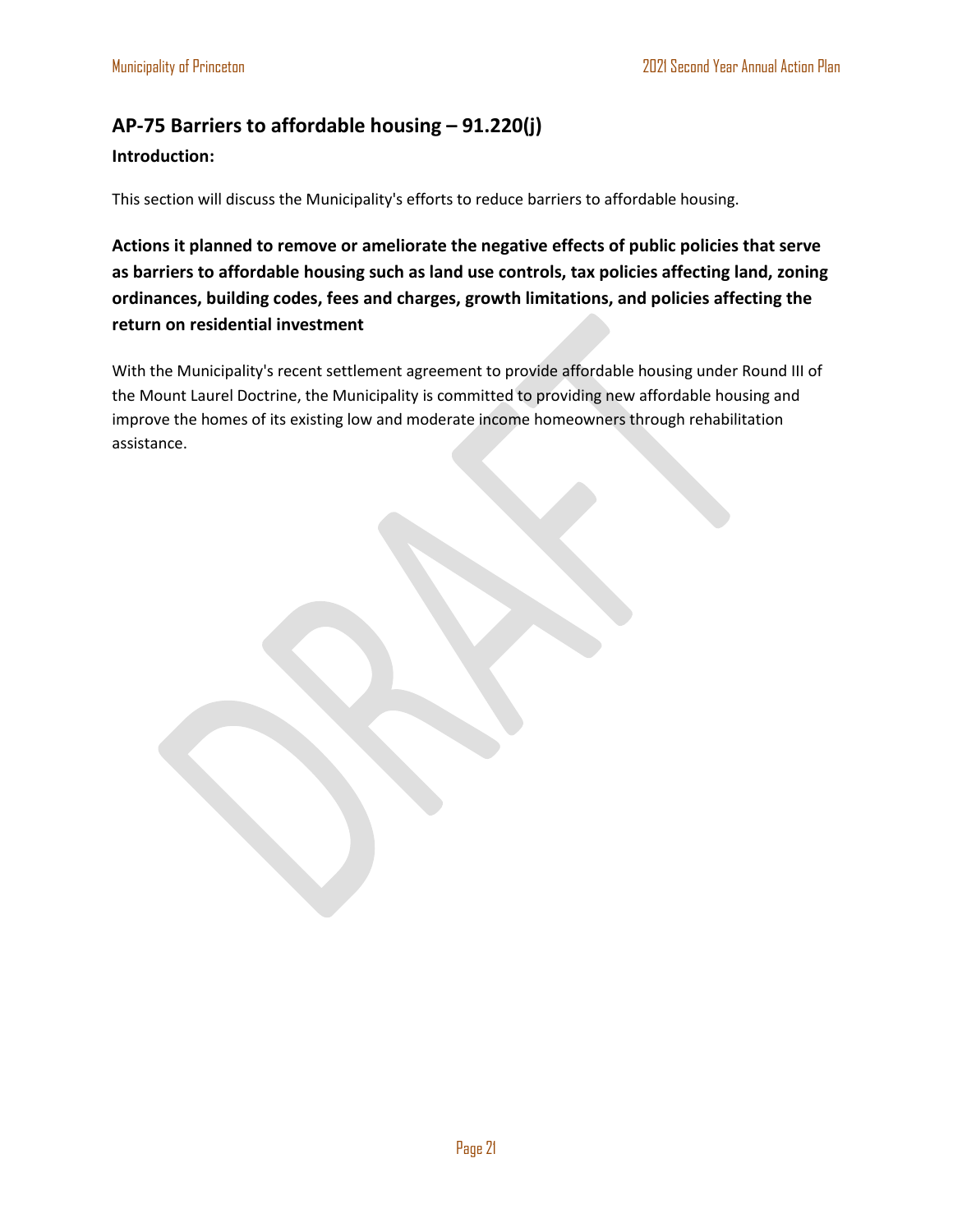#### <span id="page-22-0"></span>**AP-85 Other Actions – 91.220(k)**

#### **Introduction:**

This section will explain actions planned to address obstacles to meeting underserved needs, to foster and maintain affordable housing, reduce lead paint hazards, reduce the number of poverty level families, develop institutional structure, and enhance coordination between various types of agencies.

#### **Actions planned to address obstacles to meeting underserved needs**

The primary obstacle to meeting underserved needs is the limited resources available to address the identified priorities. The Municipality will partner with other agencies when feasible to leverage resources and maximize outcomes in housing and community development.

#### **Actions planned to foster and maintain affordable housing**

In February 2020, Mercer County Superior Court Judge Mary Jacobson approved a settlement agreement between the Municipality of Princeton and the Fair Share Housing Center. The settlement stipulates that the municipality will be required to meet an affordable housing rehabilitation obligation of 80 units through a local rehabilitation program for rental and for-sale housing administered by the Princeton Affordable Housing Office. Five units have already been rehabilitated since 2010, so 75 units still must be rehabilitated.

As part of the settlement, it has been agreed that the municipality has met its prior round obligation of 641 units. Princeton officials have agreed to adopt a new ordinance for the consolidated municipality that requires an on-site affordable housing set-aside of 20 percent for all new multi-family residential developments of five or more units that are developed at a density of six or more units per acre.

#### **Actions planned to reduce lead-based paint hazards**

While no specific activities have been planned in this Annual Action Plan that could help reduce leadbased paint hazards, the Municipality remains diligent in its support of any initiatives to identify children with elevated blood levels of lead and an opportunities to remove lead hazards from homes and public spaces.

#### **Actions planned to reduce the number of poverty-level families**

The vast majority of funding programmed in this Annual Action Plan are directed to extremely low income families. The Municipality will continue to look for opportunities to help poverty-level families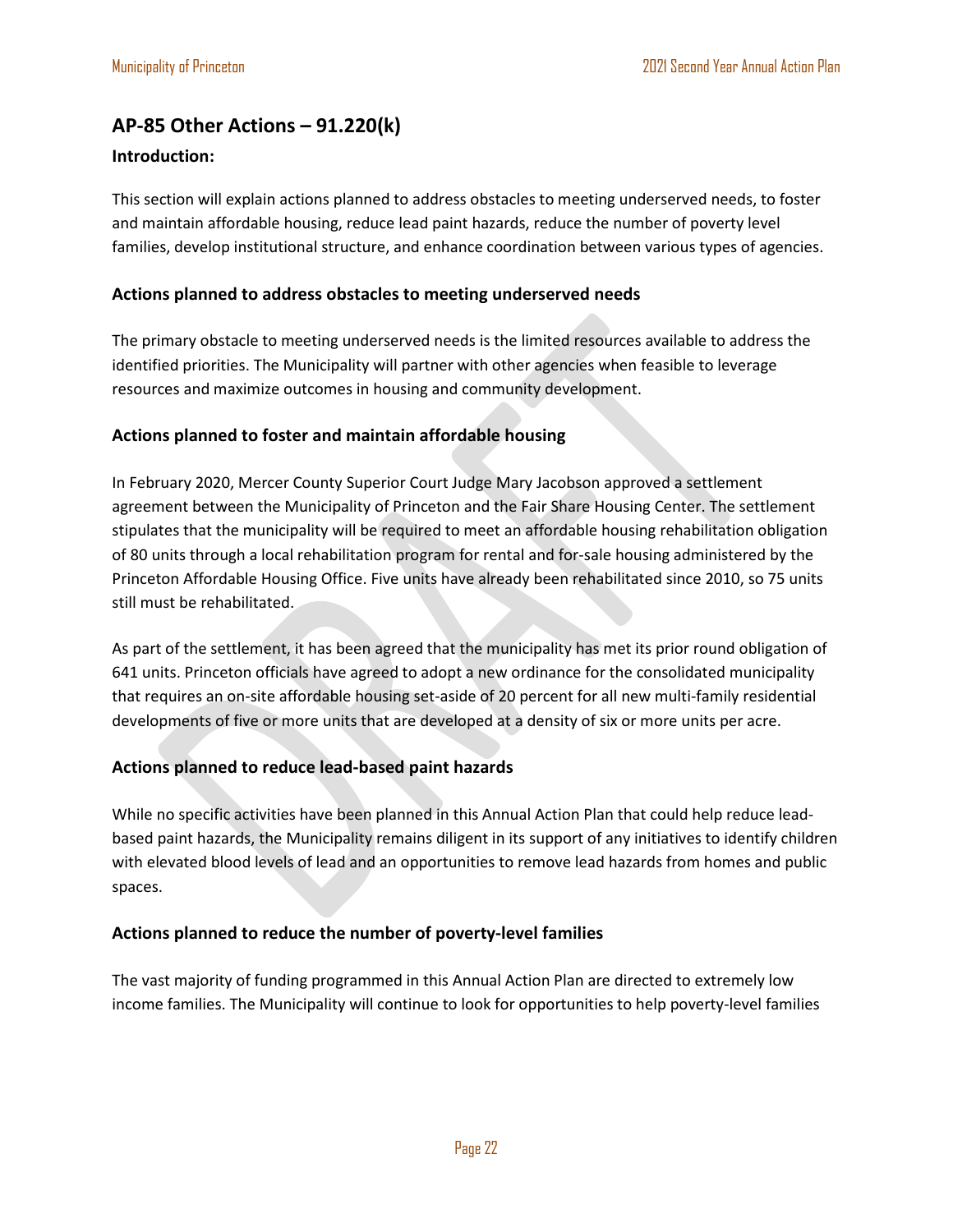increase their incomes and housing stability.

#### **Actions planned to develop institutional structure**

2020 marked the first year for the Municipality of Princeton as an Entitlement Community. The local Affordable Housing Manager continues to administer the CDBG program locally with assistance and training from a private consultant. In addition, the Affordable Housing Manger will participate in HUD sponsored virtual "office hours" and trainings.

#### **Actions planned to enhance coordination between public and private housing and social service agencies**

The Municipality maintains an excellent relationship with the Princeton Housing Authority and local social service agencies. Both were very well represented throughout the development of this Plan and remain key partners in the implementation of this Annual Action Plan.